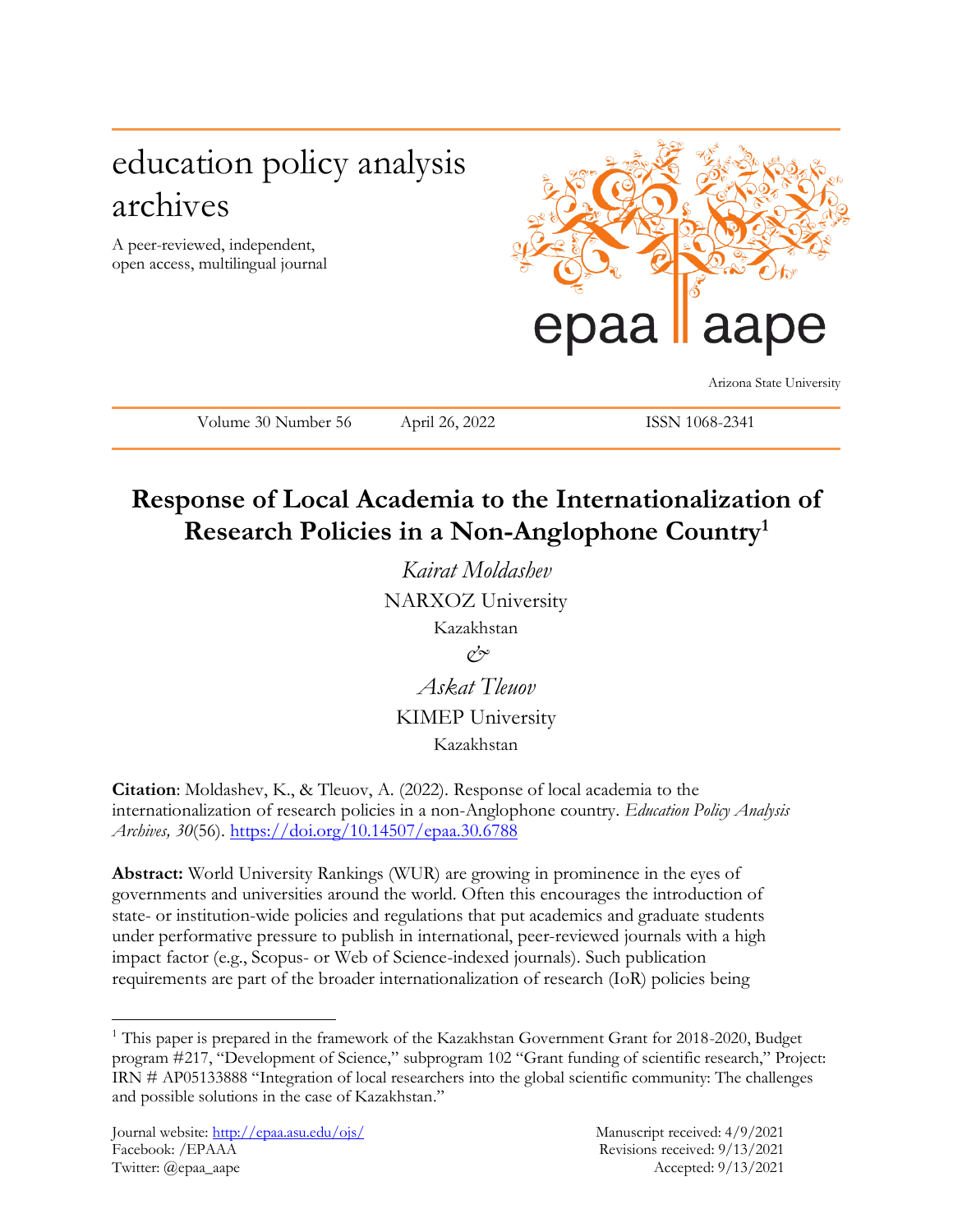implemented in many countries. This article adopts a faculty-based perspective and explores the response of academia to IoR policies in Kazakhstan, a developing country that actively pursues a strategy of integrating local academia into the global scientific community. The authors develop a typology of responses based on a literature review to guide the data collection and interpretation. Data for this study were collected through document analysis and semi-structured interviews. Findings suggest that IoR policies lead to a variety of responses from academia, including gaming and token conformity.

**Keywords**: internationalization of research; Kazakhstan; publish or perish; academic integrity; research practices; scientific community

#### **Respuesta del mundo académico local a la internacionalización de las políticas de investigación en un país no anglófono**

**Resumen:** Las clasificaciones mundiales de universidades (WUR) están ganando importancia a ojos de los gobiernos y las universidades de todo el mundo. A menudo, esto fomenta la introducción de políticas y regulaciones a nivel estatal o institucional que ponen a los académicos y a los estudiantes de posgrado bajo una importante presión en cuanto a su rendimiento, para que publiquen en revistas internacionales revisadas por pares con un elevado factor de impacto (p. ej., revistas indexadas en Scopus o Web of Science). Estos requisitos de publicación son parte de unas políticas de internacionalización de la investigación (IoR) más amplias que se están implementando en muchos países. Este artículo adopta una perspectiva centrada en el personal docente y explora la respuesta del mundo académico a las políticas de IoR en Kazajistán, un país en desarrollo que sigue de manera activa una estrategia de integración del mundo académico local dentro de la comunidad científica global. Los autores desarrollan una tipología de respuestas basada en una revisión de la literatura para guiar así la recopilación e interpretación de los datos. Los datos para este estudio se han recopilado mediante el análisis de documentos y entrevistas semiestructuradas. Los hallazgos sugieren que las políticas de IoR conducen a una gran variedad de respuestas por parte del mundo académico, incluidos los juegos y la conformidad de las pruebas. **Palabras-clave:** internacionalización de la investigación; Kazajistán; publicar o perecer;

integridad académica; prácticas de investigación; comunidad científica

#### **Resposta da academia local à internacionalização das políticas de pesquisa em um país não anglófono**

**Resumo:** O World University Rankings (WUR) está tendo um destaque cada vez maior perante governos e universidades em todo o mundo. Frequentemente, isso incentiva a introdução de políticas e regulamentos estaduais ou institucionais que colocam acadêmicos e alunos de pós-graduação sob pressão de performance para publicar em periódicos internacionais revisados com um alto fator de impacto (por exemplo, os periódicos indexados Scopus ou Web of Science). Esses requisitos de publicação fazem parte das políticas mais amplas de internacionalização da pesquisa (IdP) que estão sendo implementadas em muitos países. Este artigo adota uma perspectiva baseada no corpo docente e explora a resposta das universidades às políticas de IdP no Cazaquistão, um país em desenvolvimento que busca ativamente uma estratégia de integração das universidades locais à comunidade científica global. Os autores desenvolvem uma tipologia de respostas com base em uma revisão da literatura para orientar a coleta e interpretação dos dados. Os dados para este estudo foram coletados por meio de análise documental e entrevistas semiestruturadas. As descobertas sugerem que as políticas de IdP conduzem a uma variedade de respostas das universidades,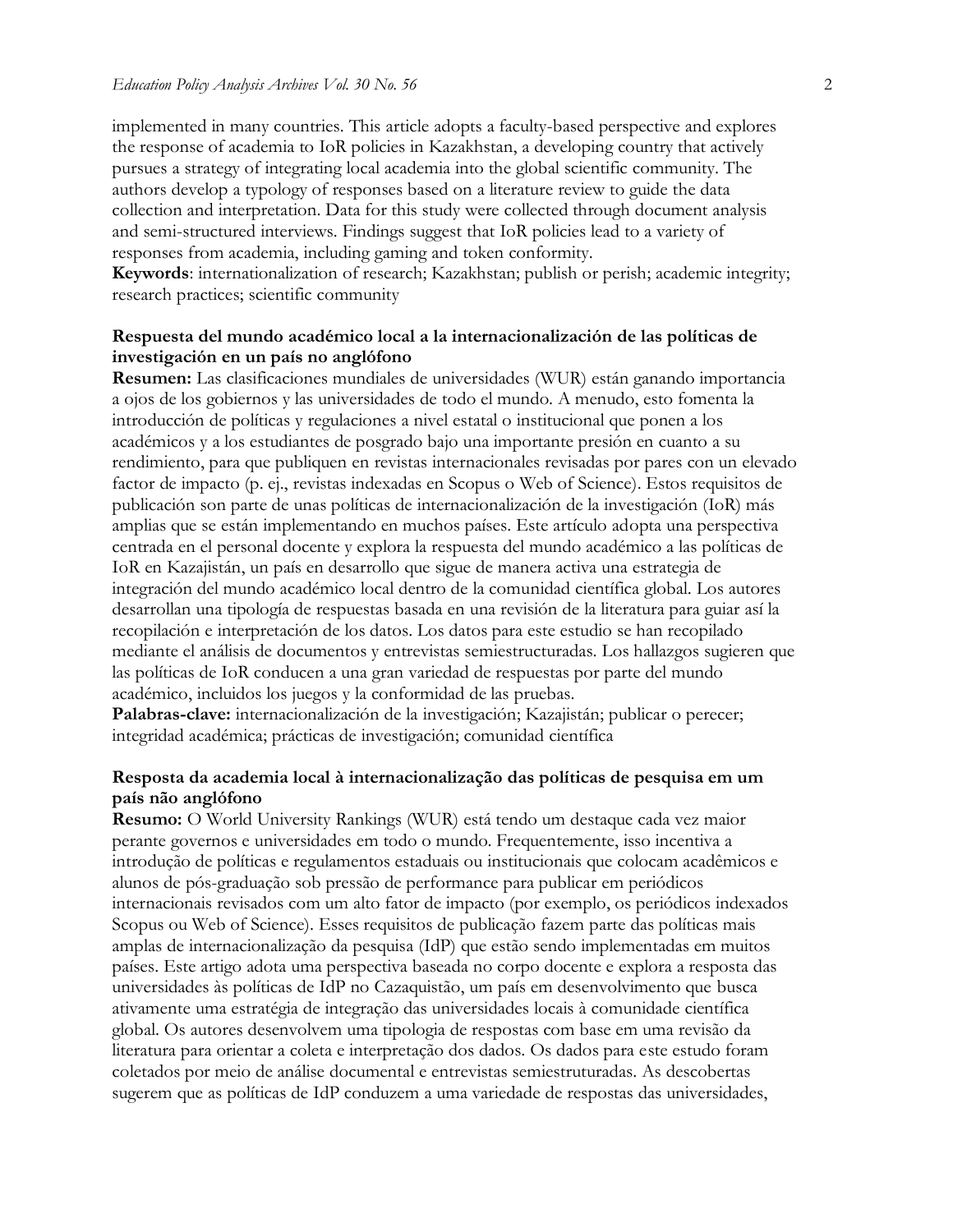incluindo conformidade de jogos e tokens.

**Palavras-chave:** internacionalização da pesquisa; Cazaquistão; publicar ou perecer; integridade acadêmica; práticas de pesquisa; comunidade científica

# **Response of Local Academia to the Internationalization of Research Policies in a Non-Anglophone Country**

The internationalization of higher education (HE) has many aspects, including internationalization strategies and policies, student and academic mobility, curriculum, and research (Mihut et al., 2017). Among these aspects, student mobility and national or institutional internationalization strategies have received major attention from scholars, whereas the number of studies on the internationalization of research (IoR) is limited (Woldegiyorgis et al., 2018). This might be due to perceptions of research as inherently an international activity (Rostan et al., 2014). Some scholars propose a term re-internationalization of research, which is ongoing in the context of higher education globalization (Teichler, 2004). Although "academe has always been international in scope" (Altbach, 2004, p. 24), the increased competition among nations and universities to advance in World University Rankings (WUR) and in Research and Development (R&D) has led to the adoption of IoR policies in non-anglophone countries, as major WURs calculate research impact and rankings based on publications in Scopus- or WoS indexed-journals that are predominantly published in English.

We can define internationalization as multiple ways, strategies, or policies to "cope with or exploit globalization" (Altbach, 2004, p. 6). IoR involves "de-bordering of research activities and patterns of contacts between academic staff that cross-cut, redefine and obscure territorial borders" (Trondal, 2010, p. 352). While it is impossible to reverse the globalization process, governments, institutions, scholarly communities, and individuals can adopt certain measures in response to it. Government- and institution-level strategies towards IoR are well documented (Antelo, 2012; Dewey & Duff, 2009; Jones & Oleksiyenko, 2011; Pohoryles & Cvijetic, 2002). They include but are not limited to requirements for international collaboration when applying for grants and the use of quantity and impact (measured by journal impact factor or number of citations to article) of publication in international peer-reviewed journals indexed in Scopus and Web of Science Core Collection as the main indicators of research productivity. The tenure and salaries of faculty often depend on such quantitative productivity indicators.

Despite state bureaucracy and university managers' efforts to internationalize local scientific communities, the outcome mostly depends on how faculty members respond to these policies and strategies. Compared to other aspects of HE internationalization, IoR requires extensive collaboration on the faculty level. For example, internationalization through student mobility mostly depends on managerial expertise and implementation, with faculty contribution limited to classroom activities (Woldegiyorgis et al., 2018). Whereas IoR can be viewed as an endogenous process led by individual scholars with constrained ability of hierarchical governance structures to affect its outcomes (Trondal, 2010). Moreover, internationalization policies designed by administrators for commercial ends, or perceived as such, can lead to resistance in academe (Turner & Robson, 2007). While managers tend to focus on the competitive position of a university and on revenue generation, faculty members' intrinsic motivation for internationalization rests on the notions of collaboration, engagement, and knowledge sharing (Turner & Robson, 2007). This divergence between organization level and faculty level motivation for IoR needs to be explored.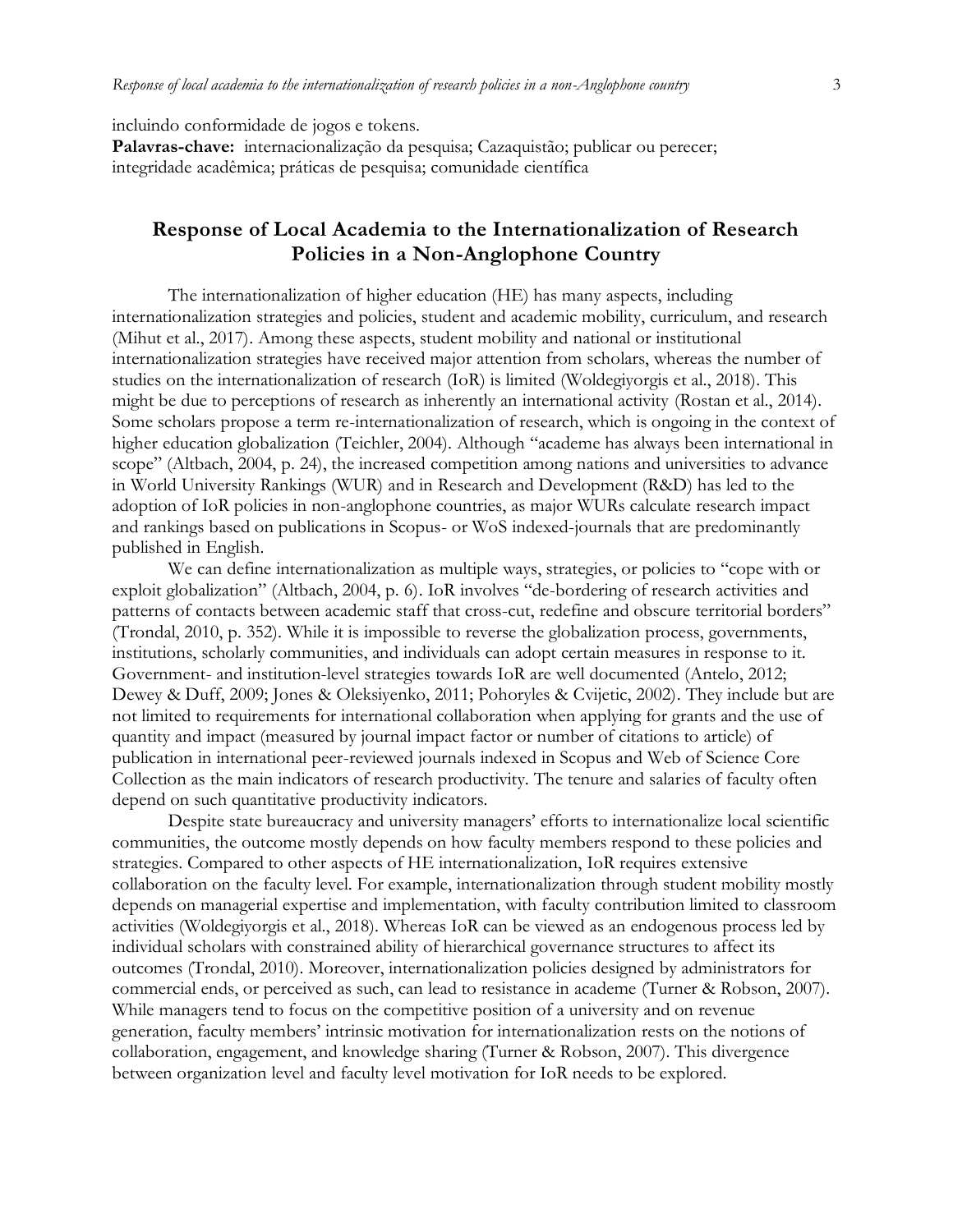Following a call for exploration of different approaches towards IoR in different contexts (Woldegiyorgis et al., 2018), this paper aims to investigate national and institutional IoR policies and faculty members' responses to them in Kazakhstan. The country joined the Bologna process in 2010, and subsequently introduced educational reforms designed to promote internationalization. As part of this process, Kazakhstan adopted a credit system and switched to a three-cycle higher education system (bachelor's-master's-doctoral studies). Public universities with national university status introduced internationalization on an institutional level to improve their positions in QS World University Rankings (QS rankings). Moving up in QS rankings published by Quacquarelli Symonds Limited requires a higher degree of internationalization in non-anglophone countries in terms of research, as it relies on citations per faculty member based on data from the SCOPUS database that consists mostly of journals published in English.

Although Kazakhstan has moved towards greater autonomy in higher education based on reforms implemented since 2010, the Ministry of Education and Science of the Republic of Kazakhstan (MoES) has a significant level of control over research funding, degree granting, and other functions, and can successfully advance its agenda for internationalization of research. The MoES sets requirements for conferring PhD degrees and granting MoES academic ranks of associate and full professor. It also administers the allocation of government research funding, a major source of financing for individual scholars and institutions. As part of these requirements, all doctoral students must have a foreign co-supervisor and are required to publish at least one article in a SCOPUS- or WoS-indexed journal to receive a PhD. degree. Principal investigators of projects funded through MoES must attract foreign collaborators and have a minimum number of publications (depending on research field) published in international peer-reviewed journals. Public and private universities have tended to follow the guidelines and encouragement from the MoES and introduced similar publication and international collaboration requirements as part of their institutional policies. Publication requirements are often introduced as part of key performance indicators (KPIs) for academic staff. Some universities set high publication awards for publishing in international peer-reviewed journals.

Local academics responded in varying ways to these policies. One of the visible responses was predatory publishing practices skyrocketing after the introduction in 2011 of a requirement to publish in journals listed in Scopus and the Web of Science Core Collection. Therefore, we stress the importance of faculty-level investigation, since the success of IoR largely depends on how faculty perceive and act in response to national or institutional strategies and policies. There is a need for a dialogic approach towards internationalization of research with a focus on engagement with academe in designing policies in order to avoid resistance or unethical practices, including publishing in predatory journals [\(Turner & Robson, 2007\).](https://paperpile.com/c/G6NkY6/gxcSR)

The contribution of this research is twofold. First, it adds to the literature on internationalization of research by conceptualizing different types of faculty responses to IoR policies. Second, the empirical evidence from Kazakhstan provides rich data for scholars and practitioners in developing countries that have been implementing similar IoR policies and share certain contextual characteristics.

The paper is constructed as follows. The next section reviews prior research on faculty responses to IoR policies and publication requirements. Based on a synthesis of the previous literature, we define four "ideal types" of faculty responses that serve as a conceptual toolkit for further empirical research. The method section then introduces the research questions that guided the study and discusses the methodological decisions that we made in relation to methods, data collection, and analysis procedure, and the selection of participants for the investigation. The next section presents the findings emerging from the study. In the final section we conclude the paper by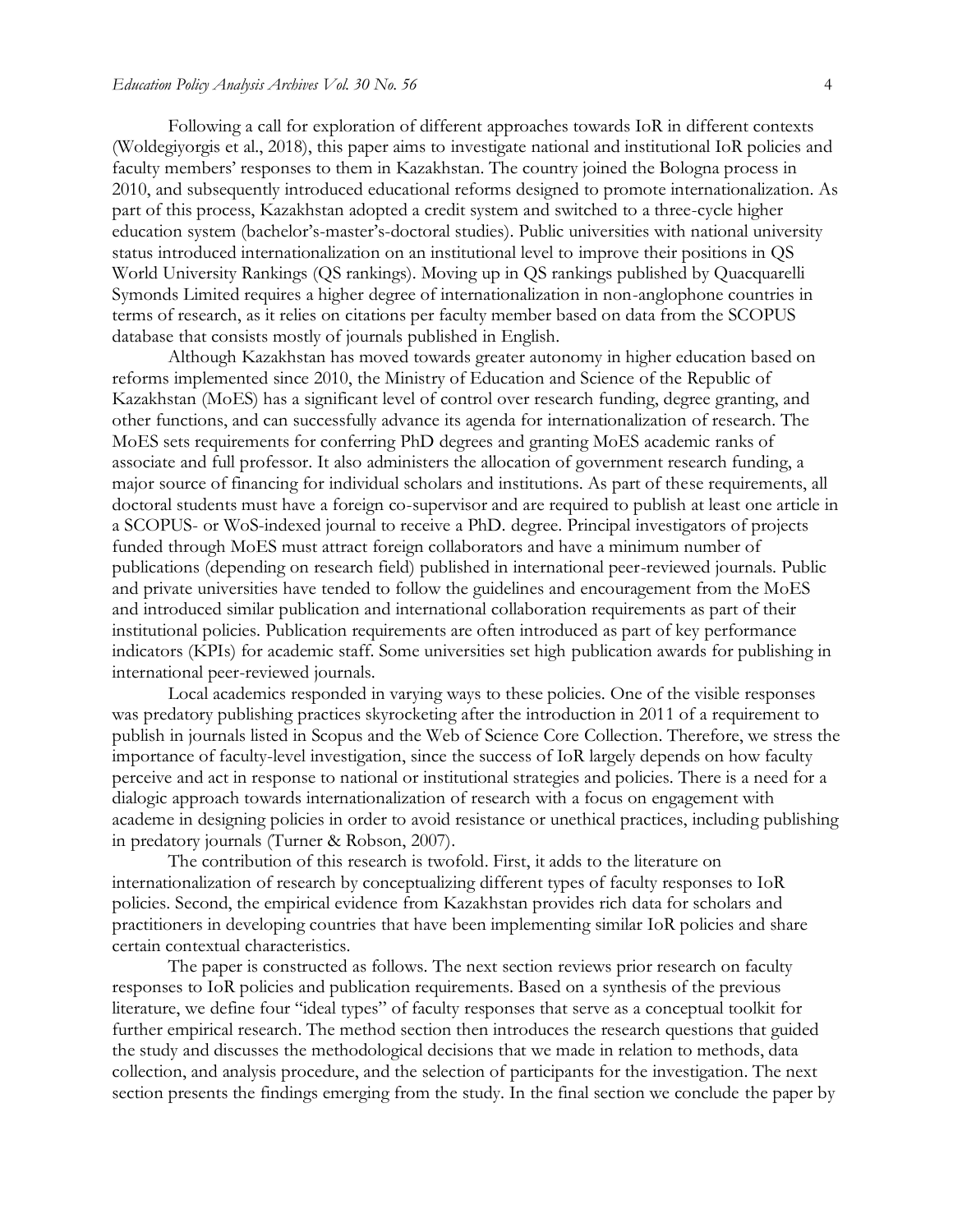summarizing and discussing the main findings in the context of the existing literature and ponder the implications and limitations of the study.

# **Synthesizing the Literature: Typology of Faculty Responses**

Among the various aspects of IoR policies that induce international scholarly collaboration, the requirement to publish in international peer-reviewed journals is the main policy tool employed on national and institutional levels in developing countries. Publication requirements may be considered as simply an extension of managerialism in higher education in developed and anglophone countries such as the US, the UK, Australia, and New Zealand (Berg et al., 2016; MacDonald & Kam, 2007). However, for non-anglophone and developing countries, requirements to publish in international peer-reviewed journals are the main element of internationalization strategies. These requirements are often referred to as "publish or perish" due to growing pressure on faculty to fulfill them. Writing about the effects of such pressures on faculty, Miller et al. (2011) note that "prevailing knowledge has been based on anecdotal rather than empirical evidence" (p. 422). Although still scarce, scholarly attention to faculty-level responses to IoR and publication requirements has been increasing. In this section we review the literature on the response of academia to various IoR policies and provide a classification of responses.

The way academics react to various national- and institutional-level policies and strategies related to internationalization of research can be categorized into four response types grouped under the two broader headings of resistance and adaptation. Resistance can take the forms of *principled resistance* and *token conformity*, whereas *gaming* and *embracement* can be viewed as manifestations of adaptation.

The categorization of the variety of faculty responses mentioned in the literature under these four types serves as an analytical tool for interpretative analysis. The use of typologies can be traced back to Max Weber's ideal types. Weber used them as logical constructs to explain empirical reality (Weber, 1949). More recent methodological guides on the classification of attributes of certain phenomena under relevant types can be found in (Kluge, 2000). The types or ideal types are used in descriptive and explanatory studies in management and education (Hernes, 2005; Rageth & Renold, 2020). Developing such a conceptual framework based on typologies enabled us "to take a first step in the analysis of a topic that is little known or explored" and to "get a better handle on empirical reality" (Swedberg, 2018, p. 184) when collecting and analyzing data for the study. In this paper, we classify responses and conceptualize them based on the implied or associated actions and rationale for such actions. For example, the type of response that is termed "gaming" is associated with unethical publication practices and the rationale is often to gain material benefits such as promotion or monetary reward.

#### **Resistance: Principled Resistance and Token Conformity**

When internationalization of research in non-English speaking countries is perceived as academic (neo-)colonialism, the response to it might be that of *principled resistance*. This is evident, for instance, in (Liu, 2017) study of the impact of WUR on faculty scholarship at a Taiwanese university. The analysis indicated that four out of 12 participants persistently chose to publish all of their academic work in the Chinese language, thus resisting the tenure review rubric reinforced by the policy to publish in English language, high impact-factor journals. Such a conclusion was further supported by the fact that three of these scholars were active supporters of the Anti-SCI (Science Citation Index) movement in Taiwan. The author goes on to suggest that faculty with PhDs from local non-English-medium instruction universities do not consider publishing in English and may not exhibit the urge to pursue international visibility. One of the research participants, Wang,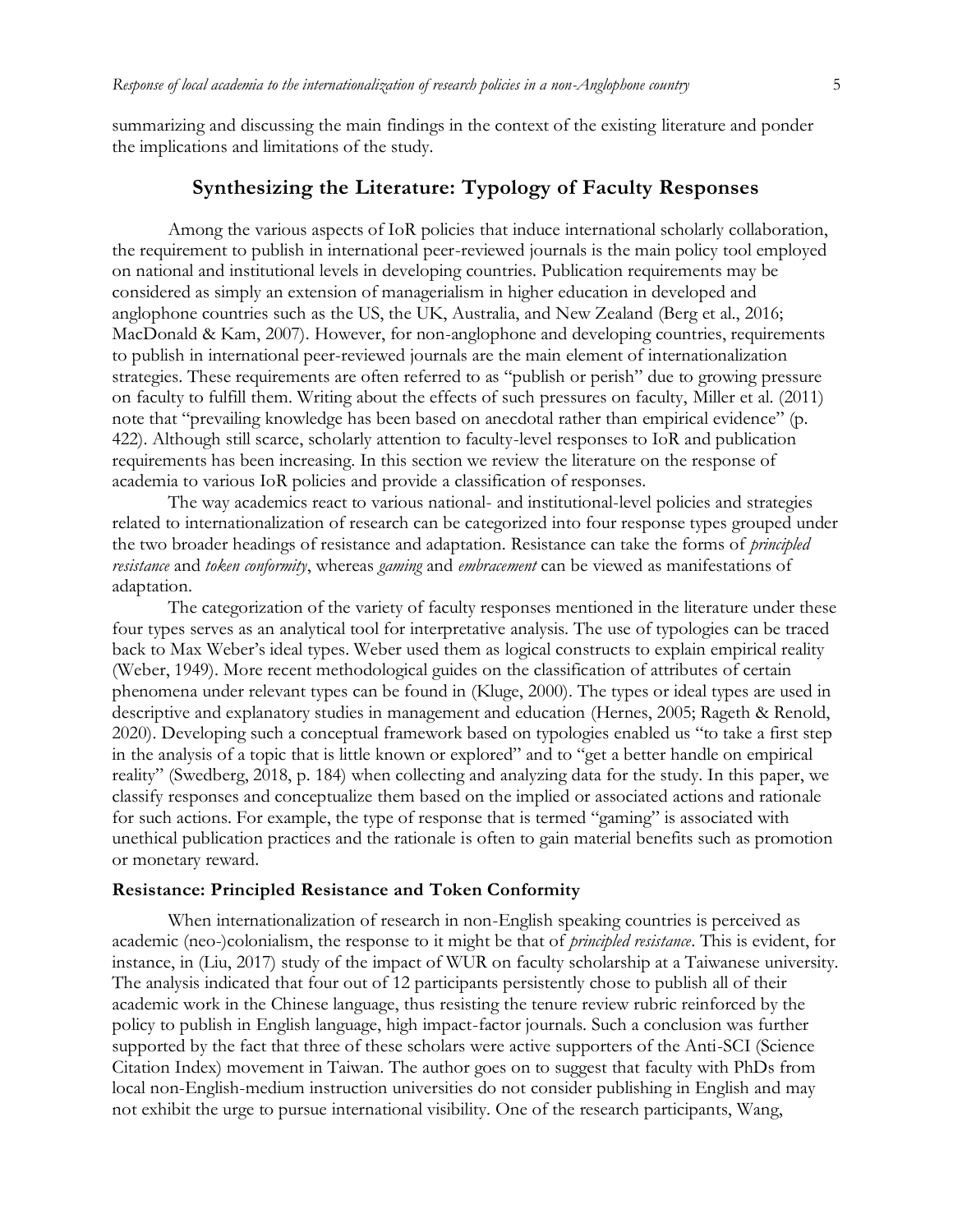published exclusively in Chinese and still succeeded in getting promoted to the associate level at a local university and, on top of that, received an award for one of his research papers. This type of scholarship by local academics can be considered as a "resistance to the cultural control, or the English supremacy" (Liu, 2017, p. 102) that is stimulated by the academic promotion system geared towards internationalization. In the study of returnee scholars in Mainland China, the authors find that senior scholars emphasize publishing in local journals in Chinese, thus affecting the preferences of early career researchers who received their doctorates abroad, this phenomenon being more evident in the social science fields (Li & Xue, 2020).

On the other hand, in non-Anglophone, post-totalitarian contexts (such as Kazakhstan) where academic freedom is an issue and governmental organizations (e.g., ministries) and the leadership of educational institutions hold considerable administrative power, resistance by local scholars to state-driven internationalization policies is not expected to be open or active. Under these circumstances, academics might resort to *token conformity*. In other words, faculty may refrain from publicly defying top-down research internationalization procedures and instead choose to pretend to accept them, when in fact they do not approve of such policies at all. This accords with Teelken's (2012) description of *symbolic compliance* which he defines as "the pretension of enthusiasm, while remaining vague" (p. 278). He suggests that academics are in this case likely to "only react or adapt to changes at a superficial or cosmetic level, especially when traditional values are deeply embedded" (p. 278). Such a response appears more subtle and covert than principled resistance and is thus more complicated. Faculty scholarship in such an event will not be stimulated by the pursuit of impact generation, international visibility, or capacity building, but with an intention to comply technically in order to, perhaps, avoid punitive measures if publication criteria are not met. A PhD candidate publishing an article in a predatory journal (Bartholomew, 2014) with the sole purpose of getting the degree, or a faculty member publishing just enough articles in low impact or predatory journals in order to keep his/her job or pass the tenure review, productivity evaluation, or accreditation/attestation processes are typical examples of token conformity. Research productivity is likely to drop once their immediate, primary goal is achieved. Such behavior might occur in response to the increasing emphasis on performance measurement mechanisms in higher education institutions and not on the content of scholarly output, which is a manifestation of neoliberal agenda of managerialism in HE internationalization (i.e., quantification of scholarship; standardizing research excellence and teaching) (Berg et al., 2016).

#### **Adaptation: Gaming and Embracement**

There is evidence, nonetheless, that the same neoliberal features of research internationalization that lead to systematic development and administration of various performance measurements and managerialism in higher education—quantification and commodification of research excellence, competition among countries and universities for "active researchers" who regularly publish in "quality journals"—can generate a response of *adaptation* from the scholars rather than resistance. Yet, adaptation may not necessarily imply noble sentiments about research productivity or positive scholarly practices. On the contrary, it may inadvertently end up promoting gamesmanship in scholarship. Although some instances of gamesmanship may qualify as "the art of winning games without actually cheating" [\(Macdonald & Kam, 2007, p. 641\),](https://paperpile.com/c/G6NkY6/IQEG/?locator=641) there are many other cases that seriously compromise academic integrity and can be characterized harshly but fairly as deception, fraudulence, or corruption.

Academics may turn to *gaming* in order to stay ahead or outperform colleagues, for example in academic hiring/promotion/evaluation processes, payment for publication schemes, and research grant allocation procedures. Academic staff who engage in gaming intend to benefit from and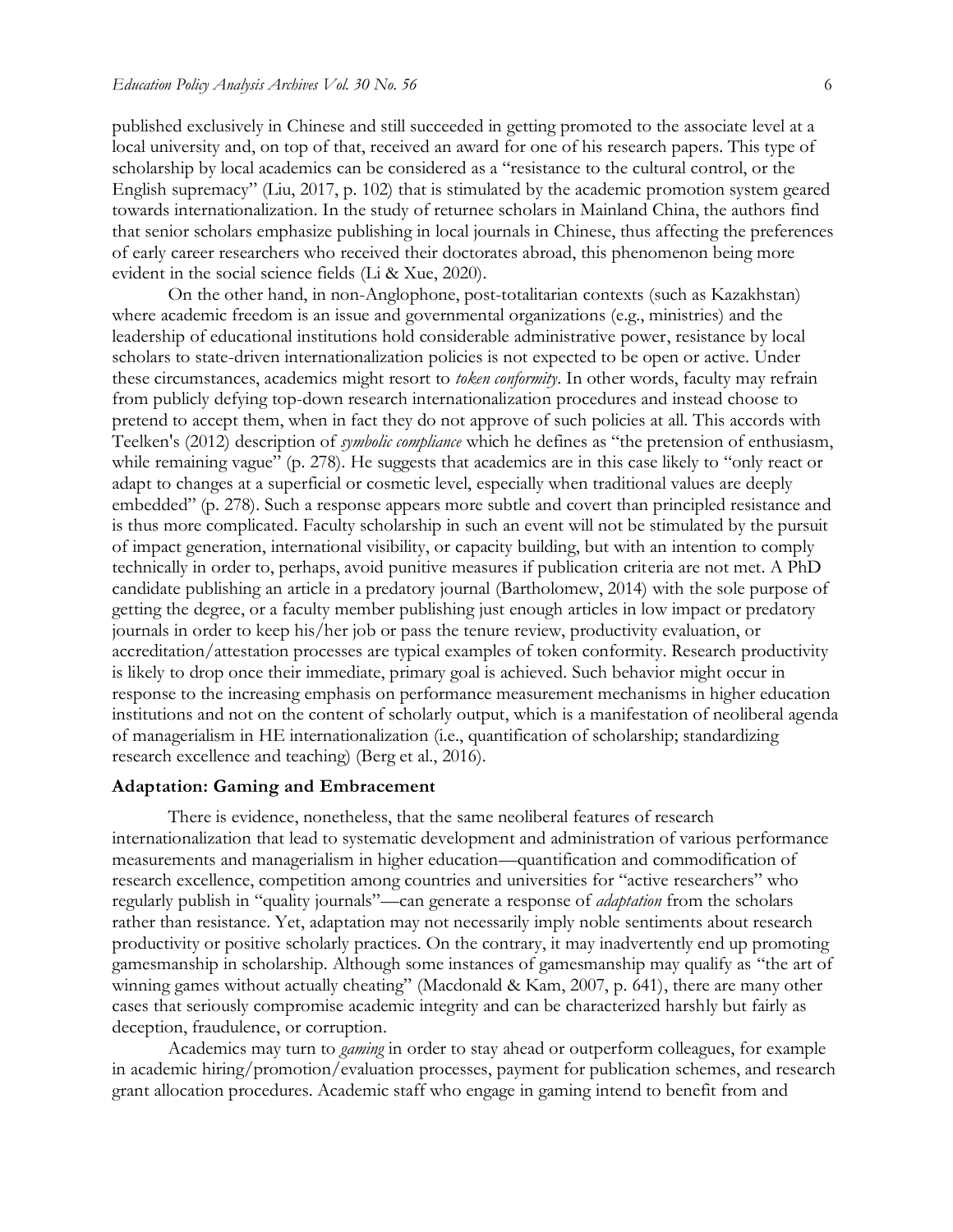exploit the system but differ from those who symbolically comply in that they exhibit the distinctive characteristics of "research active" academics by constantly producing a high number of articles. For example, the 12 academics in Liu's (2017) research project managed to produce a total of 135 publications during the course of their participation in the study, in order to score points in the algorithm that expedited academic promotion in the department. To this end, the participants sought recourse in gaming methods such as "co-authoring with scholars with minimal or no collaboration" (p. 107). Similarly, [Macdonald and Kam \(2007\)](https://paperpile.com/c/G6NkY6/IQEG) report on how academics within one department can build a reciprocal relationship of playing the game of *gift/honorary authorship* (Smith, 1994) that allows them to benefit from a generous (up to 12,000 USD per author) publication reward system, albeit with minimal intellectual interchange or no evidence of actual collaboration. Other forms of unethical co-authorship include *coerced honorary authorship*. This is when "senior researchers can coerce their junior colleagues to list them as co-authors in the byline even if they do not meet the criteria of authorship" (Kovacs, 2013, p. 2). Kwok (2005) refers to this as *publication parasitism*. In some other cases, academics may use the services of ghost authors (Wislar et al., 2011) to get the entire paper written for them.

"Salami publication" (also known as segmented publication or salami slicing; Šupak Smolčić, 2013) represents an additional method of gaming. It can be defined as the publication of multiple articles that have been derived from a single study (Pierson, 2015). Salami publication may not be considered an academic transgression when authors, for instance, do it to "divide the findings into more than one paper to enhance meaning and provide the opportunity for the expertise of participants to be heard" (Happell, 2016, p. 29). Nevertheless, such a practice appears improper when the purpose is linked to quantity not quality, i.e., to extract as many articles as possible out of a single project for the purpose of boosting status (Norman & Griffiths, 2008).

However, when academics perceive internationalization of research as opportunity, a different, more positive form of adaptation response can take place: *embracement*. Engaging in international research collaboration may enhance scholars' research capacity. This is because through cross-cultural research initiatives academics from different backgrounds come together and exchange ideas about "different theories, methodologies and field knowledge in order to reflect and relativize one's own past conceptual frameworks, to broaden one's horizon, to think comparatively and eventually to develop more complex perspectives" (Teichler, 2004, p. 23).

Moreover, evidence suggests that international research collaboration has a positive influence on research productivity (Abramo et al., 2011; He et al., 2009; Shin & Cummings, 2010). As a matter of fact, it appears that the more time scholars spend abroad working together with their international counterparts, the greater their research productivity and visibility become (Jonkers & Tijssen, 2008). These views are further supported by Kwiek's (2015) study in which he juxtaposed the data from two divergent groups of academics: *internationalists* (faculty who engaged in international research collaboration), and locals (faculty who were not involved in international research activities) in order to investigate the impact of international academic cooperation in research on academic productivity and co-authorship of publications. The findings indicated that the *internationalists* across all fields*,* firstly, published papers and books at a significantly and consistently higher rate (twice as many as the locals), and also, unsurprisingly, produced more internationally coauthored publications than the locals. The categorization of faculty responses to IoR policies under four ideal types is presented in Table 1.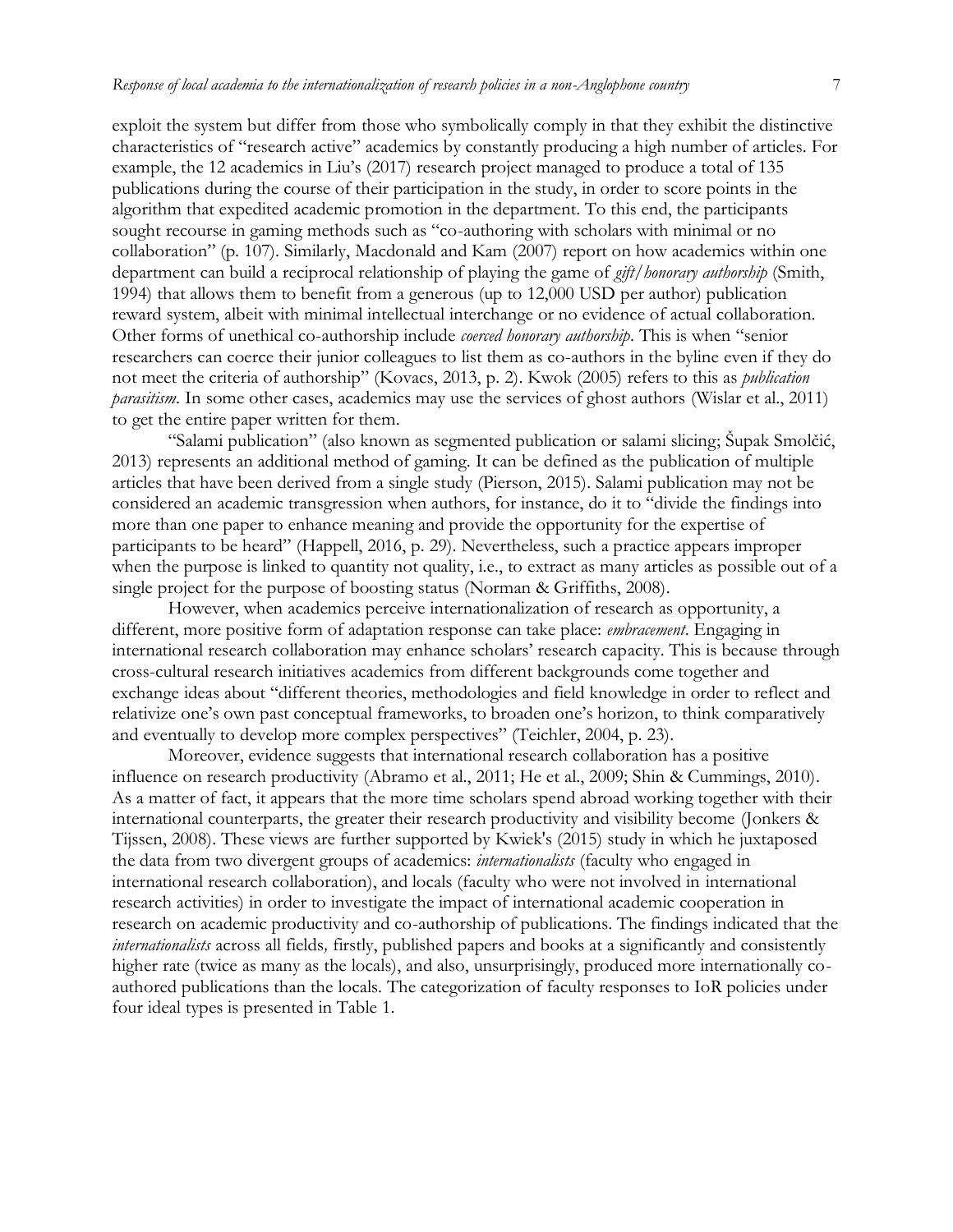| r rumoworks for Suvezorezuwon of Exesponses<br>Ideal type | Implied/Associated actions                                                                                                                                                                               | Rationale                                                                                                                                                                                 |
|-----------------------------------------------------------|----------------------------------------------------------------------------------------------------------------------------------------------------------------------------------------------------------|-------------------------------------------------------------------------------------------------------------------------------------------------------------------------------------------|
| response                                                  |                                                                                                                                                                                                          |                                                                                                                                                                                           |
| Principled resistance                                     | Persistent publication in local<br>venues in native language;<br>resisting IoR policies through<br>different means.                                                                                      | Promoting local publication<br>regime;<br>addressing local needs;<br>stressing national level<br>practical implications;<br>preserving status quo;<br>local/regional is good<br>enough.   |
| Token conformity                                          | Publication in international<br>peer reviewed journals only<br>to meet minimum<br>institutional requirements;<br>considering publishing in<br>predatory journals;<br>reliance on publication<br>brokers. | Securing job position;<br>obtaining a degree (PhD) or<br>tenure;                                                                                                                          |
| Gaming                                                    | Increasing research output<br>with a focus on quantity<br>rather than quality;<br>use of corrupted co-authoring<br>and salami publication<br>strategies;<br>reliance on publication<br>brokers.          | Appearing as an "active<br>researcher" to obtain<br>promotion;<br>getting monetary rewards or<br>"best researcher" awards;<br>increasing chances in grant<br>and fellowship applications. |
| Embracement                                               | Increased collaboration;<br>dissemination of results.                                                                                                                                                    | Self-realization;<br>knowledge production;<br>knowledge sharing;<br>being an active researcher.                                                                                           |

#### **Table 1**

*Framework for Categorization of Responses*

### **Method**

This study aimed to explore national- and institutional-level internationalization of research policies in Kazakhstan and examine the response of local academics to these policies. The following research questions guided the study: 1) What national- and institutional-level research internationalization policies exist in Kazakhstan? and 2) How do Kazakhstani academics respond to these IoR policies? To address these research questions, we adopted an exploratory interpretative approach to research design which drew on qualitative methods such as document analysis and semi-structured interviews.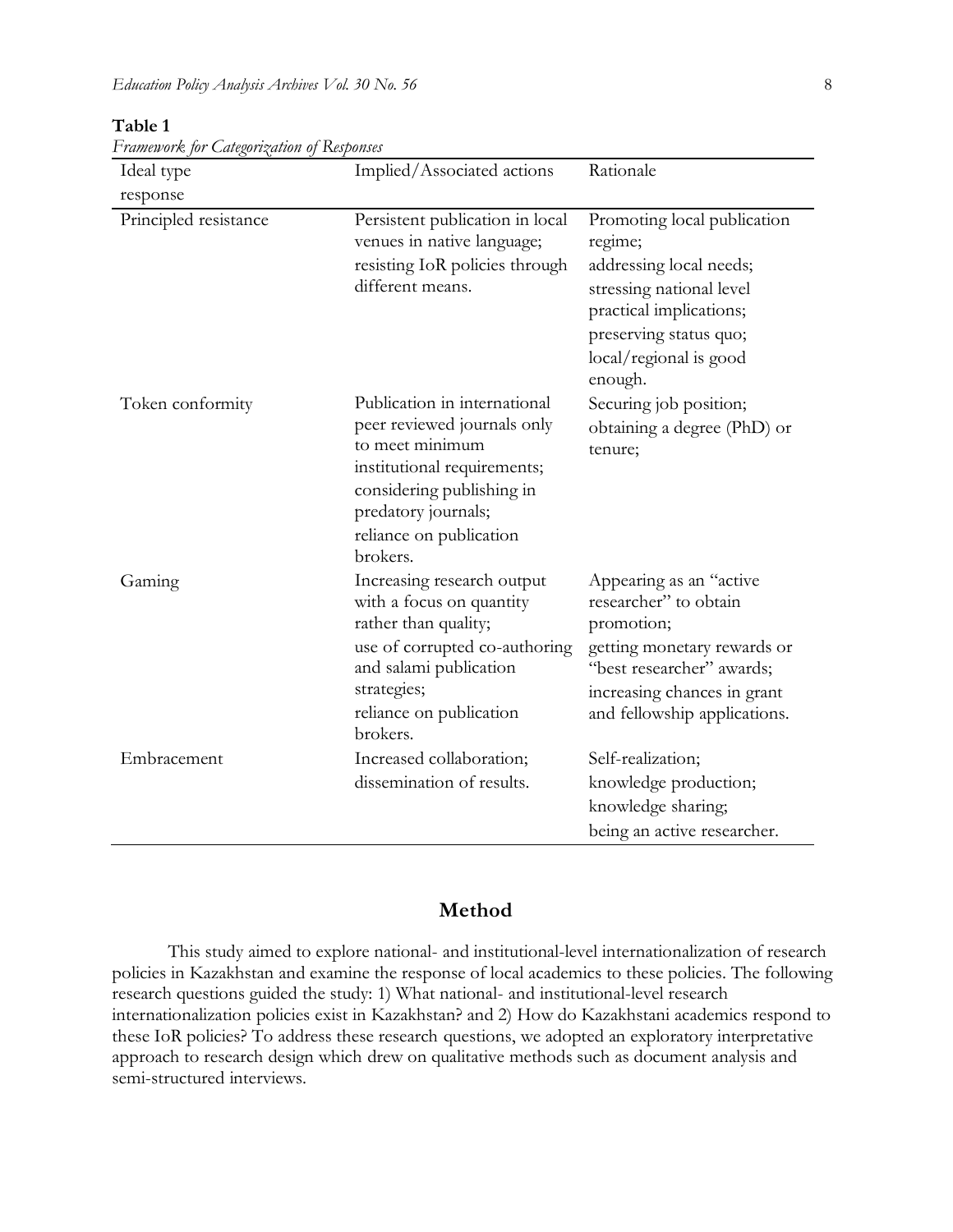In the exploratory stage we analyzed documents that included the most recent publication reports and data of Kazakhstani scholars from Clarivate Analytics (Web of Science), the Scopus database, and the Ministry of Education and Science of the Republic of Kazakhstan (MoES); state educational legislation; relevant national and institutional policy documents; PhD curriculum maps; syllabi; and various other public records. The selection criteria for documents involved the presence in them of formal requirements for the conferral of terminal degrees, assignment of academic ranks, faculty retention and promotion, and research funding. The education system in Kazakhstan, including higher education, is highly centralized with the MoES acting as the central governing body (OECD, 2018). By way of illustration, PhD education (i.e., the funding, the structure of the educational program, the content of the curriculum, assessment schemes), both in private and public institutions, is regulated more on a national rather than an institutional level. Therefore, terminal degrees are conferred by the MoES upon the recommendation of the inter-university dissertation committee. In regard to assigning academic ranks, there seems to be a parallel system in that the ranks from associate to full professor can be assigned separately both by universities and the MoES. The university level requirements for academic ranks are usually less demanding than national level requirements set by the MoES. Such peculiarities of the local regulatory environment require the careful review of both national and institutional level policies.

The analysis of the aforementioned documents informed the design of the semi-structured interview schedules. The interviews revolved around topics such as publication requirements, research culture, academic integrity, workload, self-efficacy, research activities, and overall research experience. The interviewees were allowed freedom in directing the course of the conversation to let any other topics to emerge. The idea here was to avoid imposing forced-choice responses by giving more prominence to the voice of the research participants than of the researchers. The interviews were recorded and coded based on attributes of the developed typology of responses (see Table 1). The coding was done directly on the audio material and the relevant text data was transcribed for further thematic analysis and comparison (Hahn, 2008).

Overall, we conducted nine in-person interviews throughout the study with nine different participants affiliated with five higher education institutions. The particular features that the research participants needed to have to qualify for interviews were: Kazakhstani citizenship, possession of a terminal degree or pursuing such a degree in local universities, employment in a Kazakhstani higher education institution, and engagement in research activities. To find suitable interviewees, we circulated individual electronic calls using our personal networks within institutions that we considered as research-intensive. These were both public and private universities that require international-level research output as part of faculty recruitment, retention, and promotion policies and have operational mechanisms in place (e.g., scientific councils, science or research departments, research directors, etc.) that oversee the development and enactment of these policies. We avoided universities that mostly focus on teaching and training, and hence have no clear policies related to the internationalization of research. Of the many positive responses that we initially received, we selected nine that met the above criteria for participants and institutions and were in locations which were geographically convenient for the conducting of interviews within the timeframe allocated for the project. As part of the confidentiality agreement with the participants, their real names, and the names of the institutions they are affiliated with are not referenced in this paper. Instead, we refer to our nine participants as "Participant A", "Participant B" through to "Participant I." Seven participants had terminal degrees in the form of PhD, Candidate or Doctor of Sciences diplomas.<sup>2</sup>

 $\overline{\phantom{a}}$ 

<sup>&</sup>lt;sup>2</sup> Candidate of science degree was a necessary stage to obtain a full Doctor of Science degree in Kazakhstan prior to the 2011 reforms that adopted the Bologna system of Bachelor-Master-PhD track.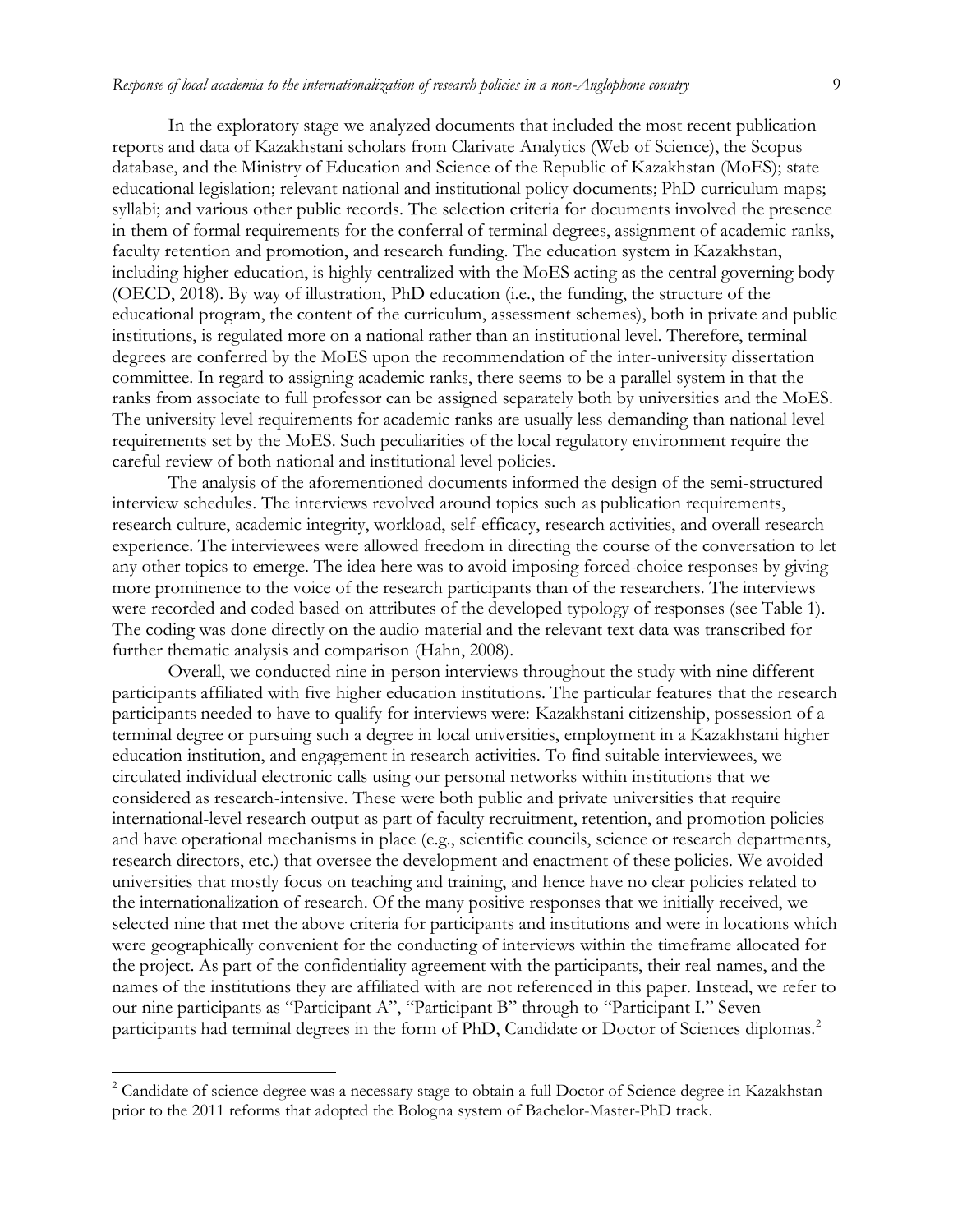Three participants (including the Participant A who already had a Candidate of Sciences degree) were pursuing PhD degrees at local universities at the time of their participation in the project. Table 2 contains background information about the research participants.

| Participants   | Workplace      | Position                                   | Academic degree                            | Terminal education        |
|----------------|----------------|--------------------------------------------|--------------------------------------------|---------------------------|
| A              | Institution #1 | Senior Lecturer                            | Candidate of<br>Sciences;<br>PhD Candidate | Local state<br>university |
| B              | Institution #1 | Assistant Professor                        | Doctor of Sciences                         | Local state<br>university |
| $\overline{C}$ | Institution #1 | Assistant Professor                        | PhD                                        | Local state<br>university |
| D              | Institution #2 | Associate Research<br>Professor            | PhD                                        | Foreign university        |
| E              | Institution #2 | Science<br>Department Staff                | PhD Candidate                              | Foreign university        |
| $\mathbf{F}$   | Institution #2 | Lecturer                                   | PhD Candidate                              | Local state<br>university |
| G              | Institution #3 | Researcher;<br>Senior Manager              | Candidate of<br>Sciences                   | Local state<br>university |
| H              | Institution #4 | Researcher;<br>Science<br>Department Chair | PhD                                        | Foreign university        |
| I              | Institution #5 | Lecturer                                   | PhD                                        | Local state<br>university |

**Table 2**

As with any research involving human participants, there were several important ethical considerations in our study that we identified and addressed. For instance, since this study was part of a broader research project funded by the MoES, the easiest way to gain access to research sites (i.e., the universities) would be by seeking official authorization from the ministry. However, we decided to pursue a bottom-up approach of contacting institutions and prospective participants directly as independent researchers to ensure that these stakeholders did not perceive us as examiners or inspectors sent from above. This was important in building mutual trust with the institutions and the participants. Furthermore, the participants of the study were invited to the project on a voluntary basis and were presented with consent forms which they signed upon agreement to the terms. In the consent forms 1) we outlined the aims and objectives of the study; 2) explained why participation is important, how the process will be organized and how the data will be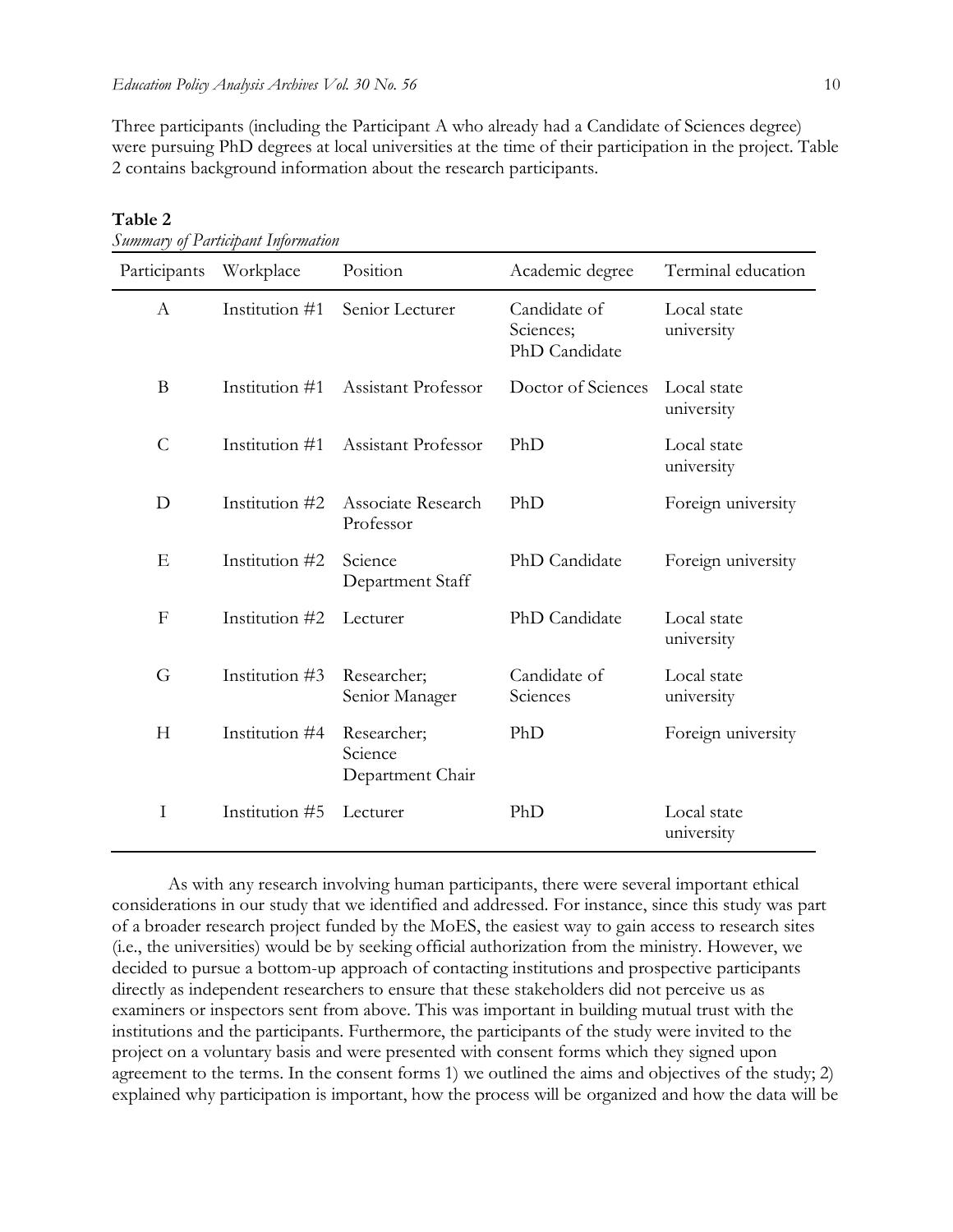disseminated; 3) informed the participants of their right to withdraw from the project for any or no reason and at any time; and 4) pledged internal and external confidentiality and anonymity—that is to say, the identities of the participants would be anonymous both to the readers of the paper and the other participants of the study.

### **Findings**

The findings are presented in two sub-sections. First, we start with the IoR policies that influence the PhD industry in Kazakhstan. The second part presents responses to the IoR policies that impact on faculty promotion and performance evaluation. Each part starts with a detailed description of the relevant IoR policies followed by the results of data analysis and interpretation.

#### **Internationalization of PhD Programs**

In 2011 the Committee for Control of Education and Science issued new order outlining the new requirements for obtaining a PhD degree (Ministry of Education and Science of the Republic of Kazakhstan, 2011). Among many criteria, PhD candidates are expected to publish articles related to their thesis topic prior to completing a 3-year program. These publications include a minimum of three articles published in local journals approved by the Kazakhstani Ministry of Education and Science; three articles published in international conference proceedings; and one article published in a journal with the 2-year journal impact factor (JIF) above zero or indexed in Scopus or Web of Science. Candidates need to fulfill these publication requirements before their Viva voce. The universities offering PhD programs should also ensure that PhD candidates consult with a foreign consultant (co-supervisor), who provides a written review before the Viva voce (Ministry of Education and Science of the Republic of Kazakhstan, 2011). PhD students are also required to complete a research internship at a foreign university (Ministry of Education and Science of the Republic of Kazakhstan, 2017).

Among these three main tools for the internationalization of PhD programs, the requirements to publish in Scopus- or WoS-indexed journals were the most challenging for PhD students, as was mentioned by current and former PhD students who participated in the study. The main reason stated was the lack of research skills among PhD students. A 2019 review of the curricula of PhD programs in public universities and in selected private universities with a research focus demonstrated that few universities offer research methods and related courses to PhD students. In 2020, MoES made Research Methods and Academic Writing courses requirements for all PhD programs, in order to improve the research skills of doctoral students (Ministry of Education and Science of the Republic of Kazakhstan, 2020).

Interview data shows that another challenge for doctoral students in fulfilling publication requirements seems to be inadequate support from supervisors. PhD supervisors often lack skills necessary to publish in international peer-reviewed journals. Referring to deficient English language proficiency, Participant A (a PhD Candidate at a local university) noted that "local supervisors have little idea about what topics are being discussed around the world." Since supervisors face the same pressures as students, some of them engage in unethical co-authoring practices by mandating that doctoral students name them as first authors with no or minimum contribution to a published article. "When I was undertaking PhD studies, I always included my supervisor as the first author. [...] I had no choice but to agree to do everything to keep my job and get approval for a thesis defense*"* (Participant C).

As the PhD students completely depend on their supervisors and have no power to influence either national or institutional policies, the common response of PhD students to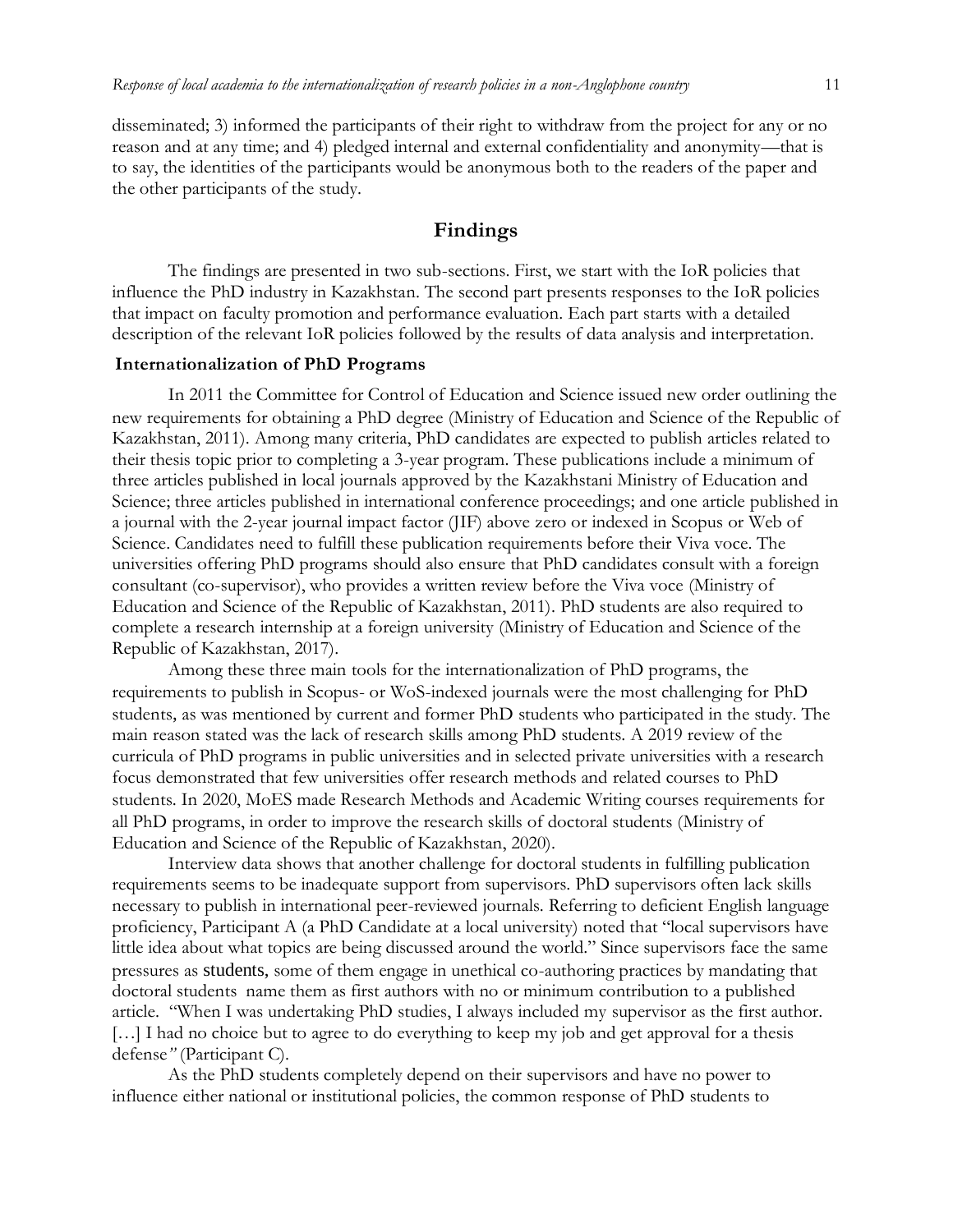publication requirements appears to be token conformity. One of the participants mentioned that only a few PhD students and faculty members are self-motivated in doing research and disseminating the results in international peer-reviewed journals (Participant I). Most of their peers in the PhD programs were trying to get articles published just to fulfill the requirement, and hence resorting to the services of publication brokers. Students relied on the input and support from foreign consultants in fulfilling Scopus or WoS requirements: a practice widely encouraged by their local supervisors and their departments. Some participants indicate that short research stays abroad have also provided them opportunities for networking with foreign scholars, resulting in valuable feedback for their research (Participants A, C, and I). Participant H, who as part of his job as a Science Department Chair oversaw PhD research projects, stated that it is rare for PhD students to get involved in publishing in international peer-reviewed journals for the sake of sharing knowledge that is useful and novel. "They do it because they are required to do so," he told us. The interviewees who were PhD students at the time of their participation in the study, as well as recent graduates, seemed to agree that publication requirements are necessary to push the students to learn and improve; however, according to Participant H, many doctoral students "prefer to bypass these requirements." Bypassing usually takes the form of using the services of publication brokers. Faculty members and PhD students often receive mass emails from companies that offer their assistance to get their names in journals indexed in the WoS/Scopus databases and charging from 1,000-5,000 USD. The cheapest way this is done occurs when the publication broker has an article ready to be published in some predatory journal and collects money from PhD students and "researchers" to include them as "co-authors." The use of quotation marks is unavoidable, as those who use such practices hardly fit the definition of a researcher or co-author.

#### **Faculty Promotion and Performance Evaluation as Part of IoR**

The IoR policies introduced by the MoES of Kazakhstan in 2011 have also affected faculty promotion within universities and institutes. The country has two parallel systems of assigning academic ranks—national and institutional. On the national level, the academic ranks of 'an associate professor' and 'a professor' are assigned by the authorized body in the field of education and science to employees of scientific organizations and higher educational institutions. On January 16, 2019, the Ministry of Education and Science introduced changes into the order on awarding academic ranks (Ministry of Education and Science of the Republic of Kazakhstan, 2019). In addition to having a terminal degree and being full-time employees for a certain period of time, candidates for an associate professor rank are required to publish at least 14 articles in the area of their expertise, including at least: 10 publications in the journals recommended by the MoES, two in international scientific journals with impact factor higher than zero or indexed in Scopus / Web of Science, and two in international conference proceedings, plus a monograph. After working in the capacity of an associate professor for at least 5 years and publishing 28 articles (20 local and five international journal publications; three conference proceedings publications; and a monograph) one can be eligible for an academic rank of a professor. Exceptions are made for academics in the fields of military, art, and physical education who may publish only in local journals. In 2020, MoES modified publication requirements and limited the list of acceptable journals. Candidates for associate professor and full professor positions recognized by the MoES must publish in Q1, Q2 and Q3 journals in WoS and in journals that are in the 35th or higher percentile in the Scopus databases (Ministry of Education and Science of the Republic of Kazakhstan, 2020).

On the institutional level, public and private universities adopted different policies to encourage publication in the journals indexed in the WoS or Scopus databases. As previously mentioned, universities usually have more favorable retention and promotion criteria for faculty than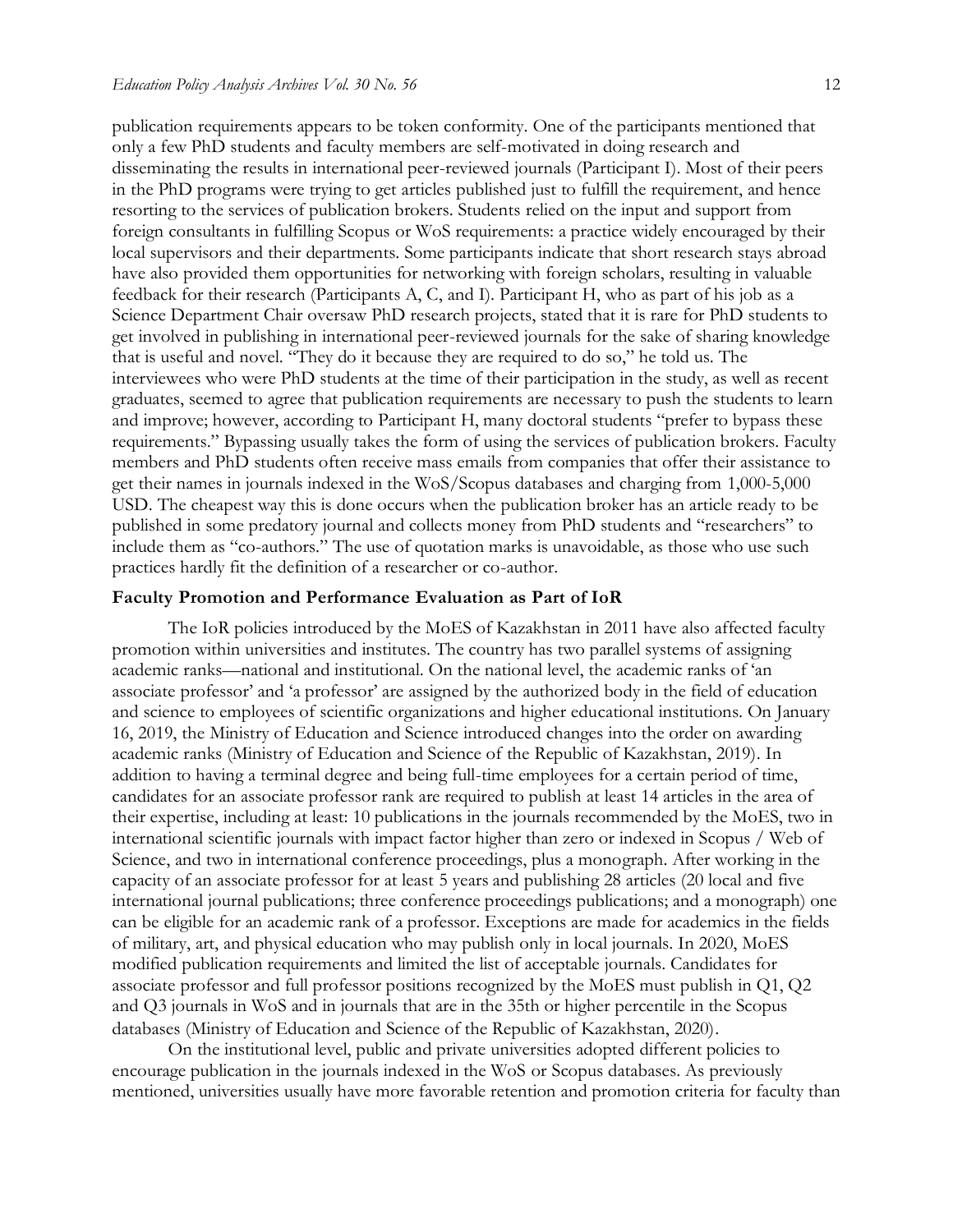the MoES. However, faculty feels pressure to publish, as the number of publications is part of KPIs that are widely used in public and private universities. National research universities and selected private universities also provide additional payments per article published in an indexed journal, thus creating a competitive environment among the faculty members (Participants E and G). There are only a few universities that have special research-intensive positions that offer the same or higher pay for selected researchers with a significant reduction in teaching load (Participant E). However, the staff of many universities and research institutes are overloaded with teaching and administrative duties and required to publish in indexed journals. Some interviewees indicated that the teaching load at their main workplace is not an indicator of the workload (Participants E, G, and F). Many faculty members take additional teaching hours in other institutions due to low salaries paid at their main workplace. The same is true for purely research institutes.<sup>3</sup> Their staff simultaneously engage in many projects and teach part-time at universities to maintain necessary income levels (Participant E).

The faculty responses to the IoR-related policies that require publication in indexed journals are mostly in the form of token conformity or gaming. For some faculty members, doing research is not a priority due to their teaching and administrative workload. Those who wish to be promoted to associate and full professor often try to do so by engaging in unethical co-authoring, or through working with publication brokers to achieve the required number of publications (Participants G and H). This is a kind of response that can be classified as token conformity. Such members of academia usually view publications as an investment in career growth and are not keen to show themselves as active researchers. The amount of such investment depends on the position of the faculty members. Those in administrative positions can rely on coercive or honorary co-authorship practices. Faculty members with limited networks for reciprocal co-authorship and not holding administrative positions often need to use publication brokers. There are extreme cases of borrowing significant amounts from banks to pay to brokers or co-authors who demand payment for inclusion in an author list (Participant G).

Token conformity can also occur among faculty members who do not aspire to an associate professorship but must publish due to KPIs set by the administrators at the university or institute level. This is implied in Participant C's interview:

Even if I wanted to focus on teaching I was required to publish at least one article per year in an international journal with a high impact factor. If one did not meet this requirement, she was at-risk-of-being-sacked due to professional incompetence. It shouldn't be like a duty of slaves who have to complete a certain task annually. It leads to plagiarism. People are ready to pay up to \$5000 for a publication. In my opinion, these very tough requirements force people to make this unpleasant and risky decision. (Participant C)

The kinds of KPIs that require X number of publications in the WoS or Scopus database can be set by the universities that have limited potential in terms of research, with a limited number of PhD holders.

Another widespread form of response to the national and institutional policies related to the IoR is gaming. Such a response is widespread in universities where the administration provides generous benefits based on the number of published articles. In one case, a professor co-authored a huge number of articles in completely different fields to win the scholarly contest that prioritized publication in indexed journals (Participant E, science department staff). In another institution, the

l

<sup>&</sup>lt;sup>3</sup> Most of the research in the Soviet period was concentrated in the research institutes outside the universities and many of these institutes are still running and are sponsored by the government through direct payments and research grants.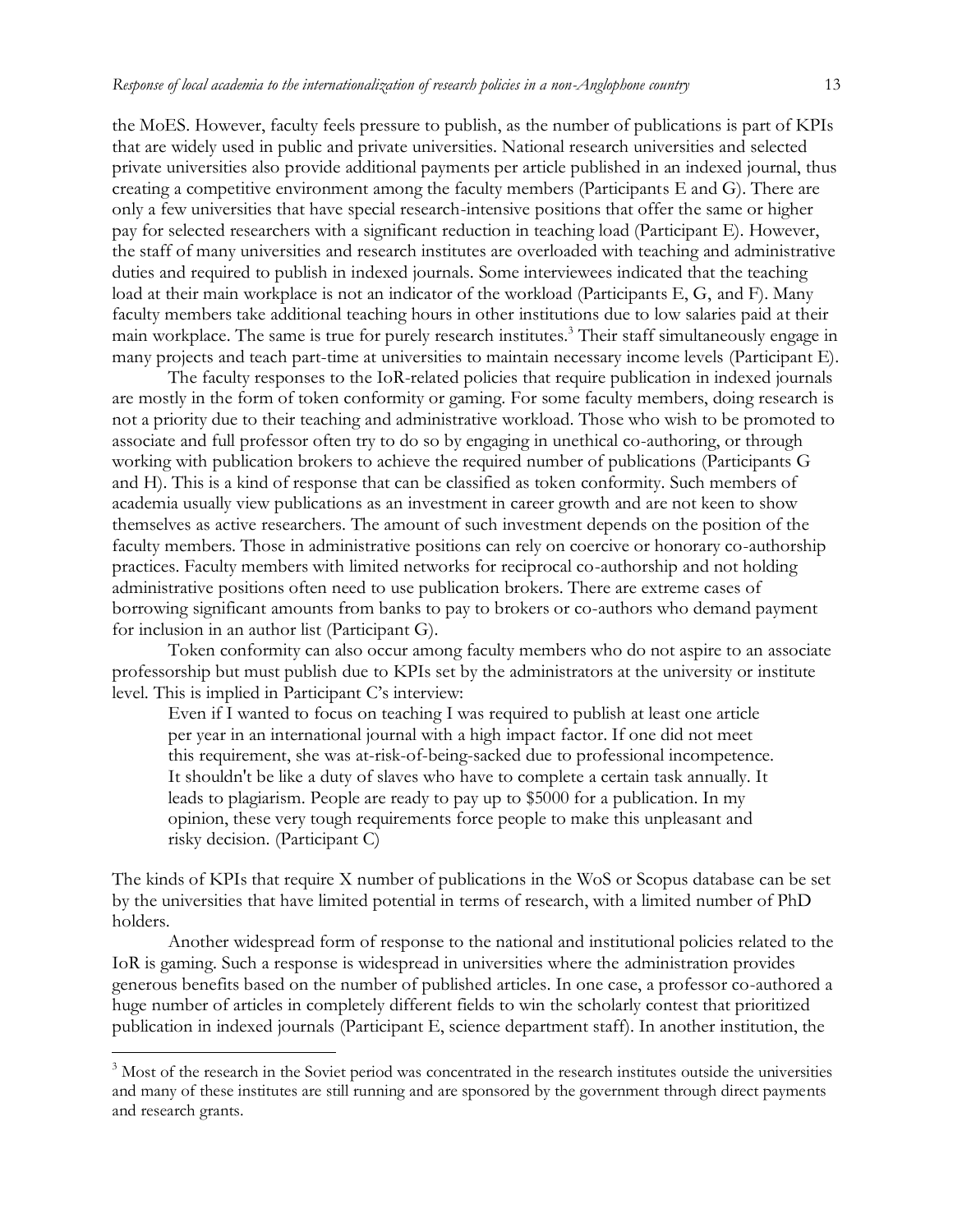l

administration from the head of department to the vice-rector level had implemented the process of pre-submission review for all faculty members. All authors had to pass the pre-submission review before sending an article to a journal (Participant H). Although this system has a plausible rationale—to ensure the quality of submissions—it was mainly used to negotiate the inclusion of pre-submission committee members as co-authors of the article. Most problematic was that in many instances the list of authors was arranged based on administrative hierarchy and the main contributor might be placed towards the end of the list (Participant H). Such arrangements are a form of coercive co-authorship. Similar practices are mentioned in Participant C's account of her work experience at a local state university:

Back in the days when I used to agree [to coerced authorship], I was completely dependent on that person. I identify it as academic "uncleanness"; it is a sort of corruption, it is intimidation, manipulation, and extortion. If you have a look at the number of publications by deans, heads of departments, it is huge. For example, at my previous workplace the department chair had 62 publications (in English) in international journals within half a year. At the same time the person had 1.5 workload.<sup>4</sup> (Participant C)

Although token conformity and gaming are the most widespread types of responses, there is evidence in the interview data that requirements for publication have also pushed universities and individual faculty members to invest in research and capacity-building. Some of the respondents do admit that they benefit professionally from such a focus on publication, networking with foreign cosupervisors, and other policies related to research internationalization:

Personally, this [publication requirements in international high-impact journals] has made me reevaluate everything I knew about conducting research. This is a positive thing, I believe. This requirement has created a necessity that we have to address, and it pushes us to look for ways to meet this requirement. This has helped me to identify areas in my knowledge and skills that need improvement. (Participant B)

Those motivated scholars have attended many seminars organized by their institutions and by representatives of the Elsevier and Clarivate Analytics. The knowledge and skills they obtained from such training and the experience gained from publishing their first papers in an indexed journal motivated them to do more research and share their knowledge:

It's like water trying to break through a wall: at first it's difficult until you find the first small hole to break through. Then it becomes easier, and water keeps flowing, making the hole bigger and bigger. And then you have broken through the wall altogether. When, after the first, second or third publication, the rating of the journal and the quality grows, you receive constructive criticism, you study, then a certain motivation and confidence appears that this can be done. (Participant D)

They view writing for an international journal in English as an opportunity to reach a wider audience and as a challenge that brings satisfaction upon completion. This kind of response can be classified as an embracing of IoR policies.

<sup>4</sup> 1.0 workload is a standard workload allocated for one position. When person performs additional duties the workload increases and can be 1.25 or 1.5 with increase in salary.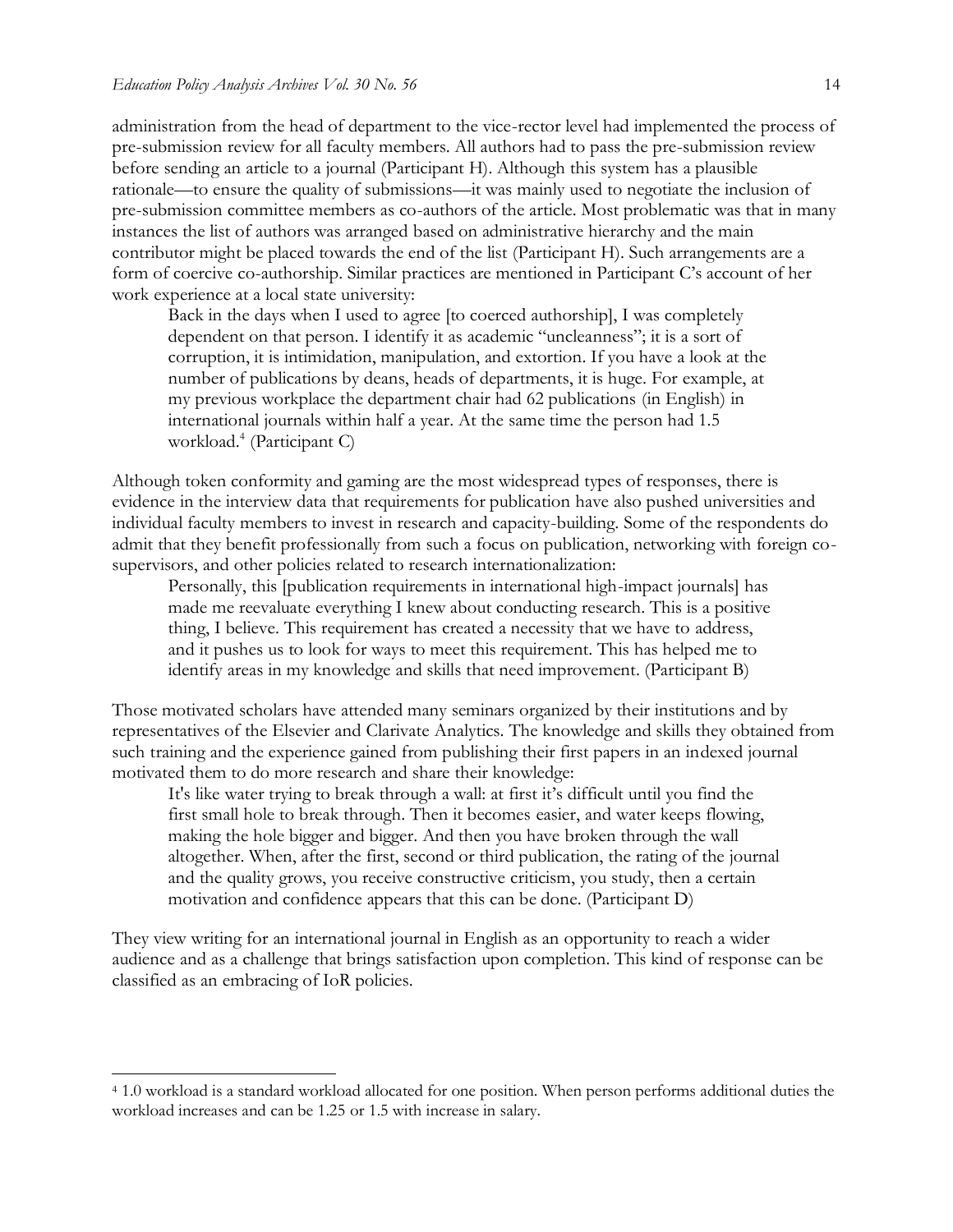### **Discussion and Conclusion**

The main goal of this paper was to understand the response of academics in a nonanglophone, developing country to national and institutional IoR policies. We have constructed a typology of responses based on a literature review, and it served as a conceptual framework to guide the data collection and analysis. The findings suggest that the policies mainly focused on requiring publication in international peer-reviewed journals indexed in Scopus or WoS databases often lead to the gaming and token conformity response types.

Publication requirements for obtaining a PhD degree mostly led to the token conformity type of response, due to the lack of necessary research experience and training among PhD students. PhD students who study under a government scholarship are also required to finish their studies in 3 years, which puts additional pressure on them. Such pressure in terms of publication requirements and sponsorship duration lead to the spread of unethical practices, including reliance on publication brokers. Publication brokers usually cooperate with predatory journals and use corrupted coauthorship arrangements to get their clients' articles published.

The responses to the publication requirements for promotion to associate and full professor are mostly of the gaming and token conformity types. Gaming is more evident in the universities where faculty members can receive generous benefits for a publication in indexed journals. The gaming strategy is often an unintended result of performance evaluation systems in the education, retail, and other sectors (Franco-Santos & Otley, 2018). Token conformity is often a response by faculty members who are not interested in doing research but need higher academic ranks for administrative positions or need to publish as part of their universities' performance evaluation system.

Other aspects of IoR policies, such as requirements to include foreign scholars in research projects or to have a foreign co-supervisor for PhD students are viewed positively by participants. In some instances, the foreign supervisors are expected to be main contributors to publications in indexed journals, and to list PhD students and main supervisor as co-authors.

The study has certain limitations. For instance, the small sample size selected through purposive sampling. However, the participants provided rich information with no controversial facts or claims. Further, the findings of the research suggest the necessity for policy changes that lead to the embracement type of response, rather than encouraging token conformity and gaming.

One of our main recommendations is to avoid a one-size-fits-all approach in defining KPIs for academic staff. Requiring at least one publication each year in Scopus- or WoS-indexed journals from all PhD holders at university leads to the token conformity type of response. Publication requirements have to be adjusted based on faculty research skills, field, and workload. To promote IoR and avoid the token conformity type of response among PhD students who may lack basic research training before joining doctoral programs and depend on non-anglophone scientific supervisors (true for many post-Soviet countries), there is a need to implement national policies that include research methods courses at the bachelor's and master's levels and provide extensive research and language training during the first year of doctoral studies.

To minimize the gaming type of response in countries with limited research capacity, incentives such as post-publication awards must be minimized, and more funds should be allocated for research seed grants and research training. High publication awards may lead to unethical coauthoring and prioritizing journals with a higher percentile rather than publishing in journals relevant to the topic of the paper. Measuring scholarly impact and the productivity of scholars should involve more factors than number of publications and journal rankings. There is a need for further research into faculty responses to publish or perish practices, using strategic management and HRM theories.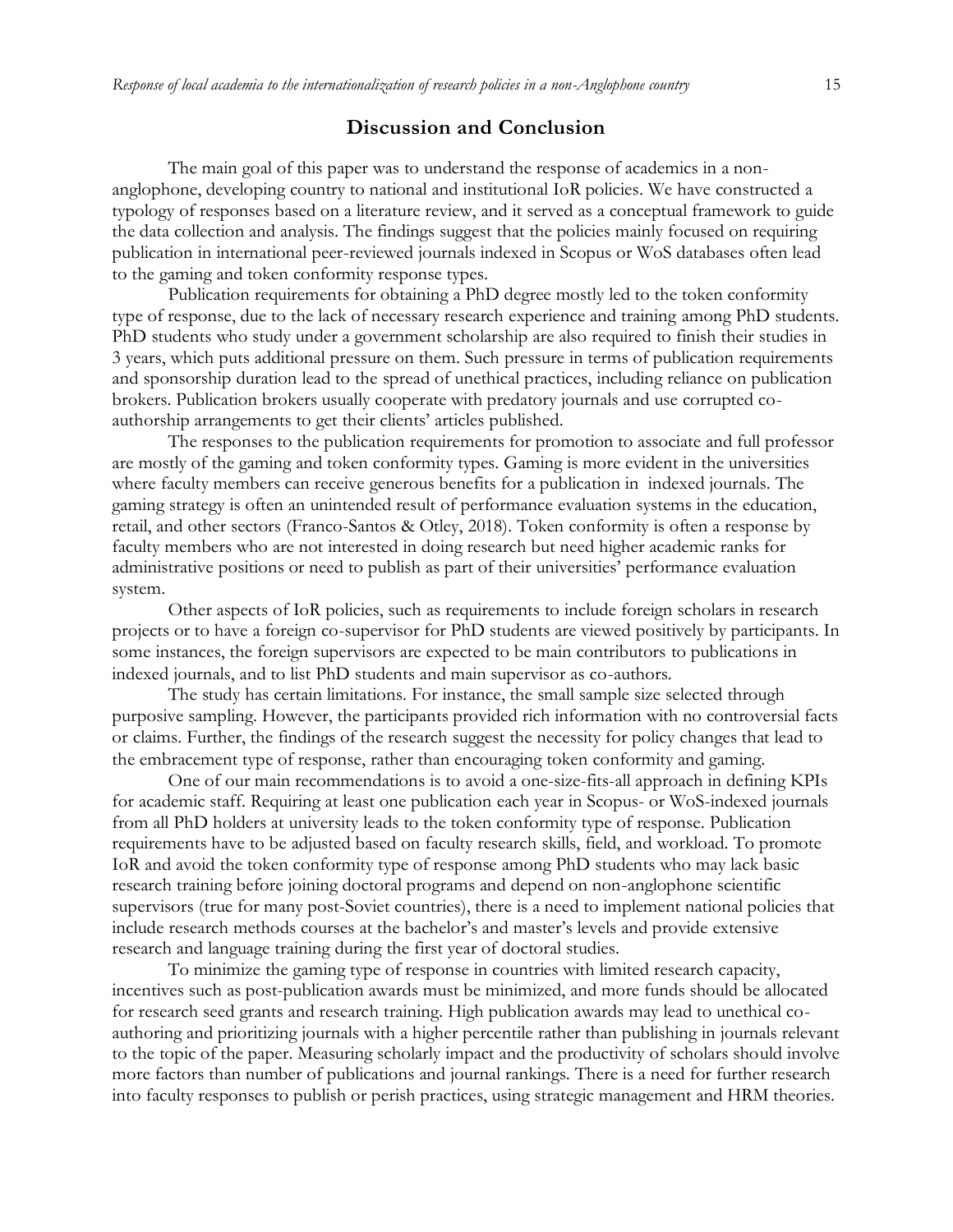# **References**

- Abramo, G., D'Angelo, C. A., & Solazzi, M. (2011). The relationship between scientists' research performance and the degree of internationalization of their research. *Scientometrics*, *86*(3), 629–643. <https://doi.org/10.1007/s11192-010-0284-7>
- Altbach, P. G. (2004). Globalization and the university: Myths and realities in an unequal world. *Tertiary Education & Management*, *10*(1), 3–25.
	- <https://doi.org/10.1080/13583883.2004.9967114>
- Antelo, A. (2012). Internationalization of research. *Journal of International Education and Leadership*, *2*(1). http://www.jielusa.org/homehttp://www.jielusa.org/home
- Bartholomew, R. E. (2014). Science for sale: The rise of predatory journals. *Journal of the Royal Society of Medicine*, *107*(10), 384–385.<https://doi.org/10.1177/0141076814548526>
- Berg, L. D., Huijbens, E. H., & Larsen, H. G. (2016). Producing anxiety in the neoliberal university. *The Canadian Geographer / Le Géographe Canadien*, *60*(2), 168–180. <https://doi.org/10.1111/cag.12261>
- Dewey, P., & Duff, S. (2009). Reason before passion: Faculty views on internationalization in higher education. *Higher Education*, *58*(4), 491–504.<https://doi.org/10.1007/s10734-009-9207-z>
- Franco-Santos, M., & Otley, D. (2018). Reviewing and theorizing the unintended consequences of performance management systems. *International Journal of Management Reviews*, *20*(3), 696–730. <https://doi.org/10.1111/ijmr.12183>
- Hahn, C. (2008). *Doing qualitative research using your computer: A practical guide*. SAGE Publications Ltd. <https://doi.org/10.4135/9780857024411>
- Happell, B. (2016). Salami: By the slice or swallowed whole? *Applied Nursing Research*, *30*, 29–31. <https://doi.org/10.1016/j.apnr.2015.08.011>
- He, Z. L., Geng, X. S., & Campbell-Hunt, C. (2009). Research collaboration and research output: A longitudinal study of 65 biomedical scientists in a New Zealand university. *Research Policy*, *38*(2), 306–317.<https://doi.org/10.1016/j.respol.2008.11.011>
- Hernes, T. (2005). Four ideal-type organizational responses to New Public Management reforms and some consequences. *International Review of Administrative Sciences*, *71*(1), 5–17. <https://doi.org/10.1177/0020852305051680>
- Jones, G. A., & Oleksiyenko, A. (2011). The internationalization of Canadian university research: A global higher education matrix analysis of multi-level governance. *Higher Education*, *61*(1), 41– 57.<https://doi.org/10.1007/s10734-010-9324-8>
- Jonkers, K., & Tijssen, R. (2008). Chinese researchers returning home: Impacts of international mobility on research collaboration and scientific productivity. *Scientometrics*, *77*(2), 309–333. <https://doi.org/10.1007/s11192-007-1971-x>
- Kluge, S. (2000). Empirically grounded construction of types and typologies in qualitative social research. *Forum: Qualitative Social Research*, *1*(1).<https://doi.org/10.17169/fqs-1.1.1124>
- Kovacs, J. (2013). Honorary authorship epidemic in scholarly publications? How the current use of citation-based evaluative metrics make (pseudo)honorary authors from honest contributors of every multi-author article. *Journal of Medical Ethics*, *39*(8), 509–512. <https://doi.org/10.1136/medethics-2012-100568>
- Kwiek, M. (2015). The internationalization of research in Europe: A quantitative study of 11 national systems from a micro-level perspective. *Journal of Studies in International Education*, *19*(4), 341–359.<https://doi.org/10.1177/1028315315572898>
- Kwok, L. S. (2005). The White Bull effect: Abusive coauthorship and publication parasitism. *Journal of Medical Ethics*, *31*(9), 554–556.<https://doi.org/10.1136/jme.2004.010553>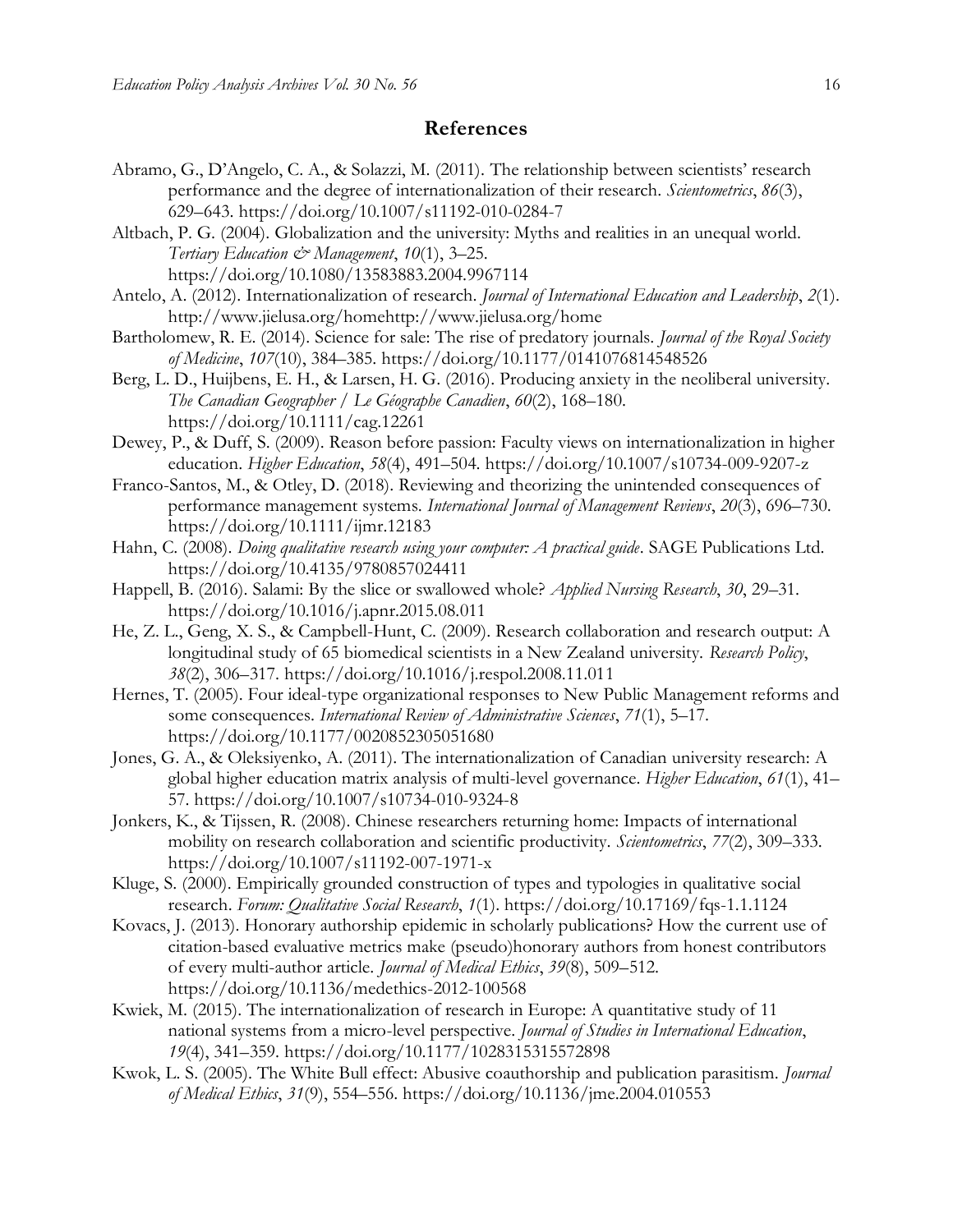- Li, J., & Xue, E. (2020). Returnee faculty responses to internationalizing "academic ecology" for creating world-class universities in China's elite universities. *Higher Education*, 1–16. <https://doi.org/10.1007/s10734-020-00599-y>
- Liu, M. (2017). *Conformity, resistance, and gaming: The impact of World University Ranking on faculty scholarship at a Taiwanese University.* [Doctoral dissertation]. University of Wisconsin-Madison. https://search.proquest.com/openview/f2209f10247f72244352c7f16a4985d3/1?pqorigsite=gscholar&cbl=18750&diss=y
- MacDonald, S., & Kam, J. (2007). Ring a ring o' Roses: Quality journals and gamesmanship in management studies. *Journal of Management Studies*, *44*(4), 640–655. <https://doi.org/10.1111/j.1467-6486.2007.00704.x>
- Mihut, G., Altbach, P. G., & de Wit, H. (2017). *Understanding higher education internationalization: Insights from key global publications*. Sense Publishers. <https://doi.org/10.1007/978-94-6351-161-2>
- Miller, A. N., Taylor, S. G., & Bedeian, A. G. (2011). Publish or perish: Academic life as management faculty live it. *Career Development International*, *16*(5), 422–445. <https://doi.org/10.1108/13620431111167751>
- Ministry of Education and Science of the Republic of Kazakhstan. (2011, March 31). *Approval of the rules for awarding academic degrees (Decree #127)*.<https://adilet.zan.kz/rus/docs/V1100006951>
- Ministry of Education and Science of the Republic of Kazakhstan. (2017, April 14). *Amendments and additions to the decree #127 of the Minister of Education and Science of the Republic of Kazakhstan dated March 31, 2011, titled "Approval of the rules for awarding academic degrees."* <https://adilet.zan.kz/rus/docs/V1700015219#z8>
- Ministry of Education and Science of the Republic of Kazakhstan. (2019, January 16). *Amendments to the decree #128 of the Minister of Education and Science of the Republic of Kazakhstan dated March 31, 2011, titled "Approval of the rules for awarding academic titles (Associate Professor, Professor)" (Decree #15)*.<https://adilet.zan.kz/rus/docs/V1900018205>
- Ministry of Education and Science of the Republic of Kazakhstan. (2020, April 30). *Amendments and additions to some of the decrees of the Minister of Education and Science of the Republic of Kazakhstan (Decree #170)*.<https://adilet.zan.kz/rus/docs/V2000020555#z99>
- Norman, I., & Griffiths, P. (2008). Duplicate publication and "salami slicing": Ethical issues and practical solutions. *International Journal of Nursing Studies*, *45*(9), 1257–1260. <https://doi.org/10.1016/j.ijnurstu.2008.07.003>
- OECD. (2018). *Education policy outlook: Kazakhstan.* [https://www.oecd.org/education/Education-](https://www.oecd.org/education/Education-Policy-Outlook-Country-Profile-Kazakhstan-2018.pdf)[Policy-Outlook-Country-Profile-Kazakhstan-2018.pdf](https://www.oecd.org/education/Education-Policy-Outlook-Country-Profile-Kazakhstan-2018.pdf)
- Pierson, C. A. (2015). Salami slicing-How thin is the slice? *Journal of the American Association of Nurse Practitioners*, *27*(2), 65.<https://doi.org/10.1002/2327-6924.12210>
- Pohoryles, J., & Cvijetic, S. (2002). Internationalization of research. *Innovation: The European Journal of Social Science Research*, *15*(4), 381–388.<https://doi.org/10.1080/1351161022000042598>
- Quinn Patton, M. (2017). *Qualitative research and evaluation methods*. Sage Publications, Inc.
- Rageth, L., & Renold, U. (2020). The linkage between the education and employment systems: ideal types of vocational education and training programs. *Journal of Education Policy*, *35*(4), 503– 528. <https://doi.org/10.1080/02680939.2019.1605541>
- Rostan, M., Ceravolo, F. A., & Metcalfe, A. S. (2014). The internationalization of research. In F. Huang, M. Finkelstein, & M. Rostan (Eds.), *The internationalization of the academy: Changes, realities and prospects* (pp. 119–143). Springer. [https://doi.org/10.1007/978-94-007-7278-6\\_7](https://doi.org/10.1007/978-94-007-7278-6_7)
- Shin, J. C., & Cummings, W. K. (2010). Multilevel analysis of academic publishing across disciplines: Research preference, collaboration, and time on research. *Scientometrics*, *85*(2), 581–594. <https://doi.org/10.1007/s11192-010-0236-2>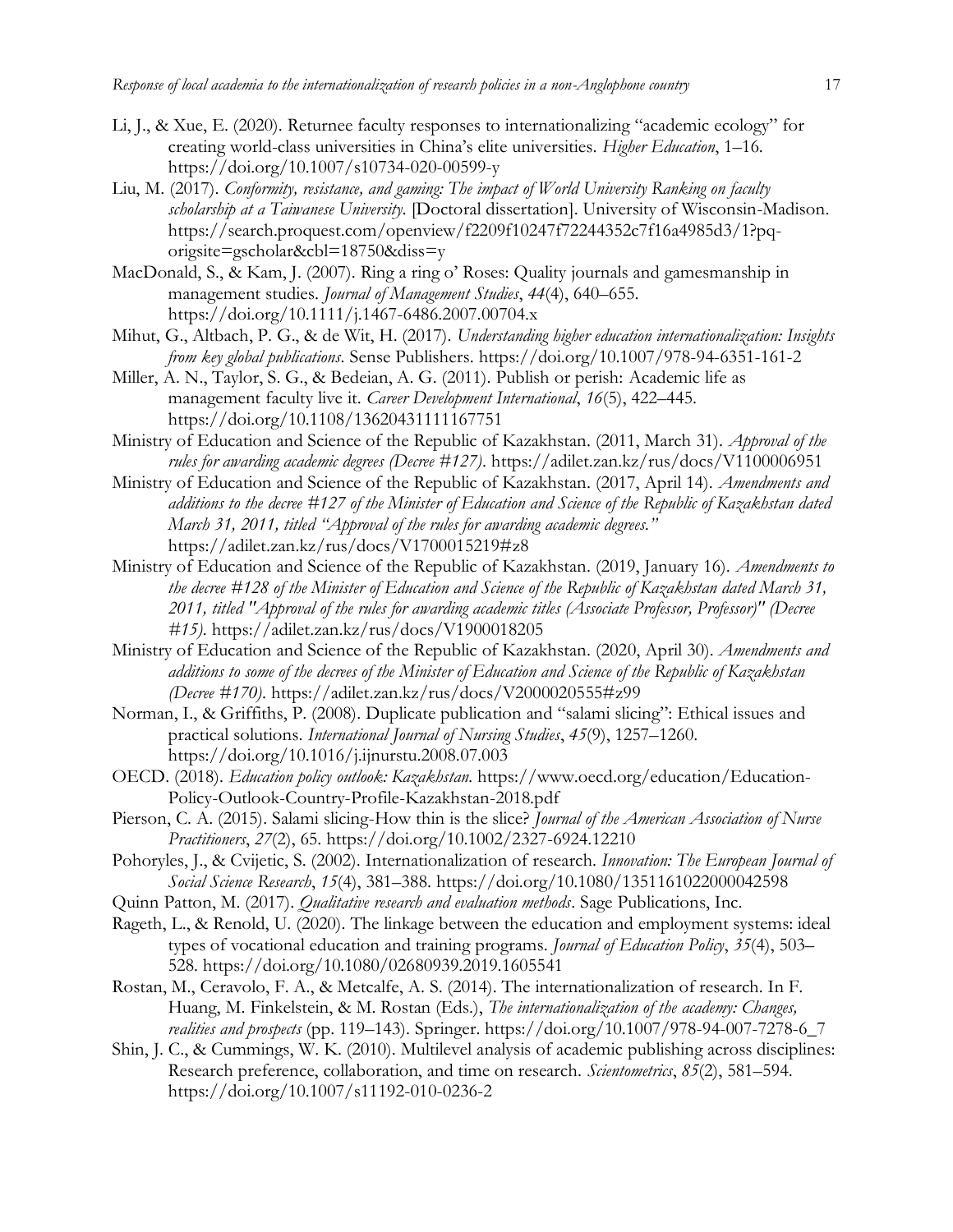- Smith, J. (1994). Gift authorship: A poisoned chalice? *BMJ*, *309*. <https://doi.org/10.1136/bmj.309.6967.1456>
- Šupak Smolčić, V. (2013). Salami publication: Definitions and examples. *Biochemia Medica*, *23*(3), 237–241.<https://doi.org/10.11613/BM.2013.030>
- Swedberg, R. (2018). How to use Max Weber's ideal type in sociological analysis. *Journal of Classical Sociology*, *18*(3), 181–196.<https://doi.org/10.1177/1468795X17743643>
- Teelken, C. (2012). Compliance or pragmatism: How do academics deal with managerialism in higher education? A comparative study in three countries. *Studies in Higher Education*, *37*(3), 271–290.<https://doi.org/10.1080/03075079.2010.511171>
- Teichler, U. (2004). The changing debate on internationalisation of higher education. *Higher Education*, *48*(1), 5–26.<https://doi.org/10.1023/B:HIGH.0000033771.69078.41>
- Trondal, J. (2010). Two worlds of change: On the internationalisation of universities. *Globalisation, Societies and Education*, *8*(3), 351–368.<https://doi.org/10.1080/14767724.2010.505097>
- Turner, Y., & Robson, S. (2007). Competitive and cooperative impulses to internationalization: reflecting on the interplay between management intentions and the experience of academics in a British university. *Education, Knowledge and Economy*, *1*(1), 65–82. <https://doi.org/10.1080/17496890601128241>
- Weber, M. (1949). *The methodology of the social sciences*. The Free Press. <https://repository.library.georgetown.edu/handle/10822/762026>
- Wislar, J. S., Flanagin, A., Fontanarosa, P. B., & DeAngelis, C. D. (2011). Honorary and ghost authorship in high impact biomedical journals: A cross sectional survey. *BMJ (Online)*, *343*(7835).<https://doi.org/10.1136/bmj.d6128>
- Woldegiyorgis, A. A., Proctor, D., & De Wit, H. (2018). Internationalization of research: Key considerations and concerns. *Journal of Studies in International Education*, *22*(2), 161–176. <https://doi.org/10.1177/1028315318762804>

#### **About the Authors**

#### **Kairat Moldashev**

NARXOZ University [kairat.moldashev@narxoz.kz](mailto:kairat.moldashev@narxoz.kz)

Dr. Kairat Moldashev is an associate professor and Vice Provost for Research at Narxoz University, Kazakhstan. His research interests include education and science policy, internationalization of higher education, political economy of regionalisms and identity politics.

#### **Askat Tleuov**

KIMEP University

#### [a.tleuov@kimep.kz](mailto:a.tleuov@kimep.kz)

Dr. Askat is an assistant professor at the College of Humanities and Education in KIMEP University, Kazakhstan. He specializes in teacher cognition, teacher education, and teacher professional development. He has a particular interest in teacher knowledge, beliefs, and perceptions; how these are enacted in practice; and the personal, educational, and professional experiences which influence their development. Another strand of his research focuses on policy studies and politics of education.